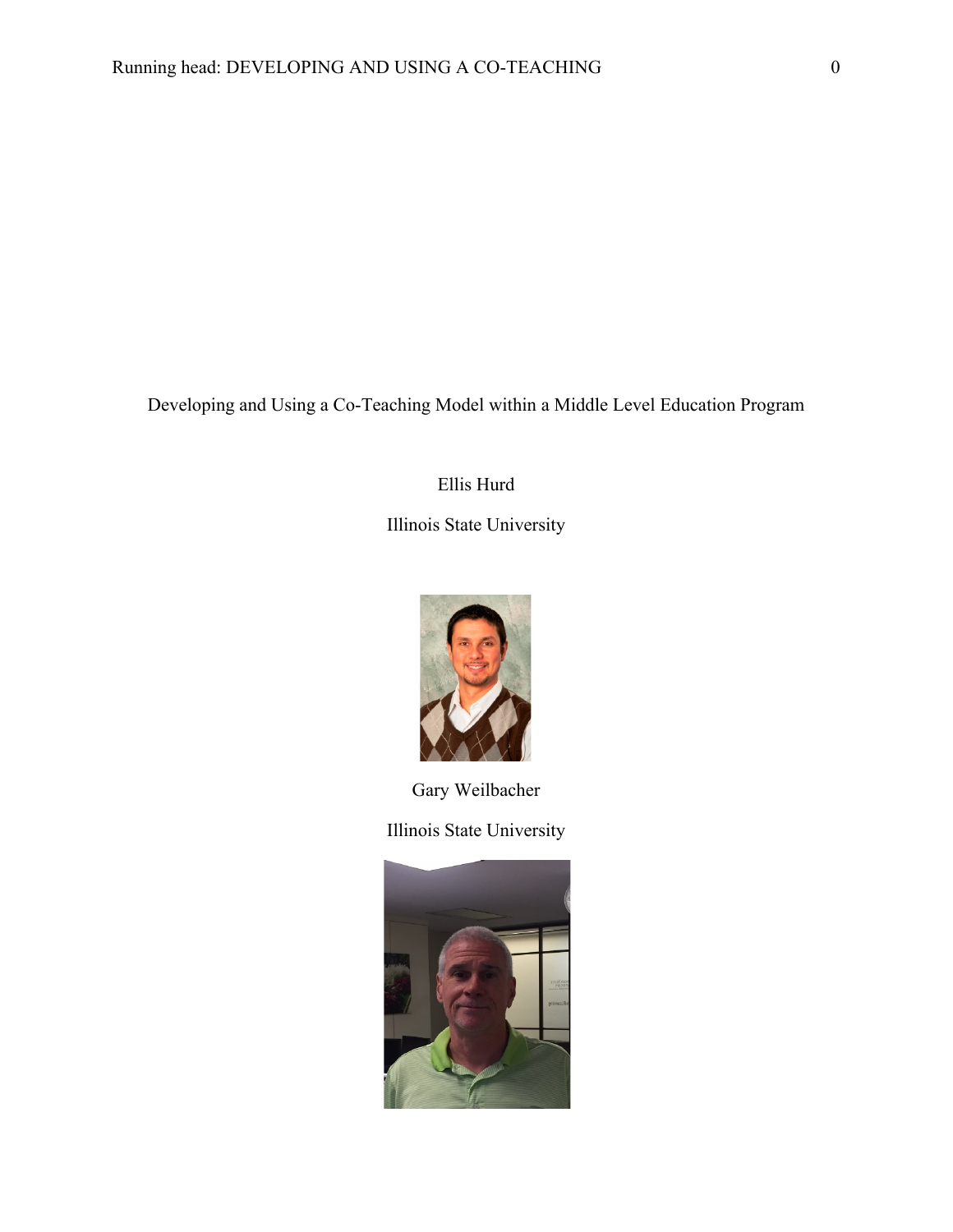#### Abstract

Middle level educational frameworks have historically used collaborative forms of teaching. Exemplary middle schools use interdisciplinary teaming which often involves some level of coplanning, co-teaching, and co-assessing. In addition to this collaborative foundation, federal mandates for supporting students have led to frequent co-teaching between special educators, bilingual/bicultural specialists, and regular classroom teachers. This increased attention to differentiated instruction and curriculum demands that incoming professionals be proficient in meeting the needs of every student. Given that middle level educational frameworks, current inclusion practices, and demands for differentiation are all dependent upon teachers working together, increasing the presence of co-teaching within middle level teacher education program is both pragmatically sound and connected to foundational theories of middle level education. Middle school teachers and university faculty members who engage in co-teaching with teacher candidates can provide candidates with practical experiences tied closely to the work that will be expected of them as public-school teachers. Early exposure to co-teaching models can better equip our students for their future work in today's schools. This study critically explores the professional growth possible from the implementation of a co-teaching model within a middle level education program. Potential benefits and drawbacks of co-teaching for middle level teacher candidates, classroom teachers, and university faculty are explored. The results of this study may provide a unique framework of co-teaching which enhances interactions among educational constituents for improved teacher preparation, professional development for practicing teachers, and improved instruction for middle grades students.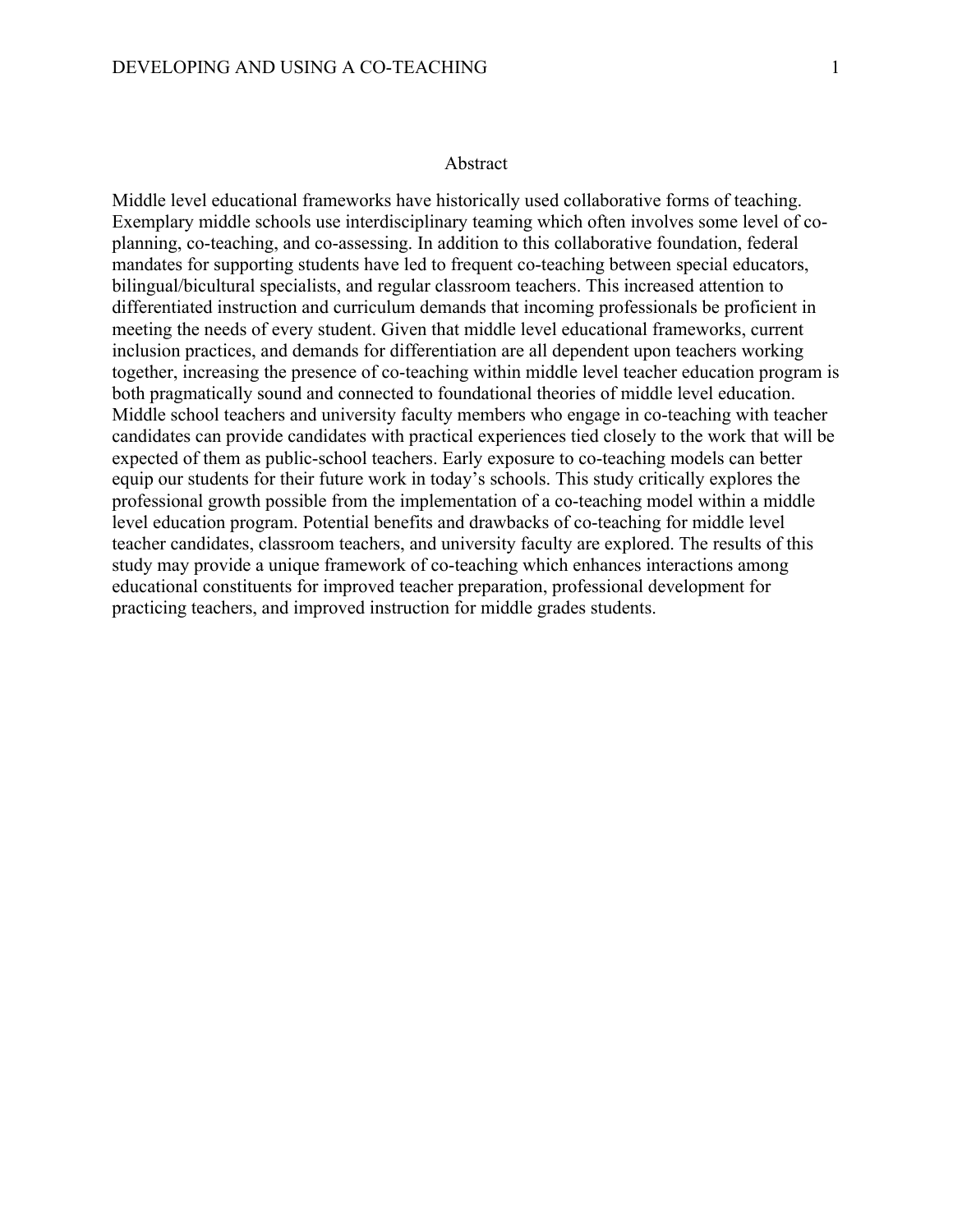Developing and Using a Co-Teaching Model within a Middle Level Education Program

As middle level teacher educators, we believe our main task is to help prepare our teacher candidates to not only function effectively in schools for young adolescents but to also implement practices that are founded on middle grades ideals (National Middle School Association [NMSA], 2010). One foundational practice in middle schools involves using collaborative forms of teaching (Beane, 1997; Stevenson & Carr, 1993; Vars, 1993). To ensure the implementation of collaborative teaching, exemplary middle schools use interdisciplinary teaming which is characterized by co-planning, co-teaching, and co-assessing with two or more teachers coming from different subject areas (Beane, 1997; Conderman, 2011; Hurd, 2013). By requiring our teacher candidates to have endorsements in two subject areas, we provide them with the knowledge they need to make basic interdisciplinary connections and the flexibility to contribute to interdisciplinary teams. However, placed in clinical sites, the actual amount of collaboration candidates experience depends entirely on the willingness of their cooperating teacher to work collaboratively. In other words, we may not be doing enough to prepare them how to collaborate and co-teach with others, and this skill seems to be an essential component of schools today.

In addition to this collaborative foundation within middle schools, the need for coteaching is tied to federal mandates supporting students with disabilities as well as mandates tied to teacher education, in general. As caseloads for special education teachers continue to rise and with more students with disabilities enter the regular education setting (U.S. Department of Education, 2016, p. xxvii), the need for co-teaching is considerable. The increased attention to differentiated instruction and curriculum demands that incoming professionals be proficient in meeting the needs of every student. Furthermore, as mandated by the Council for the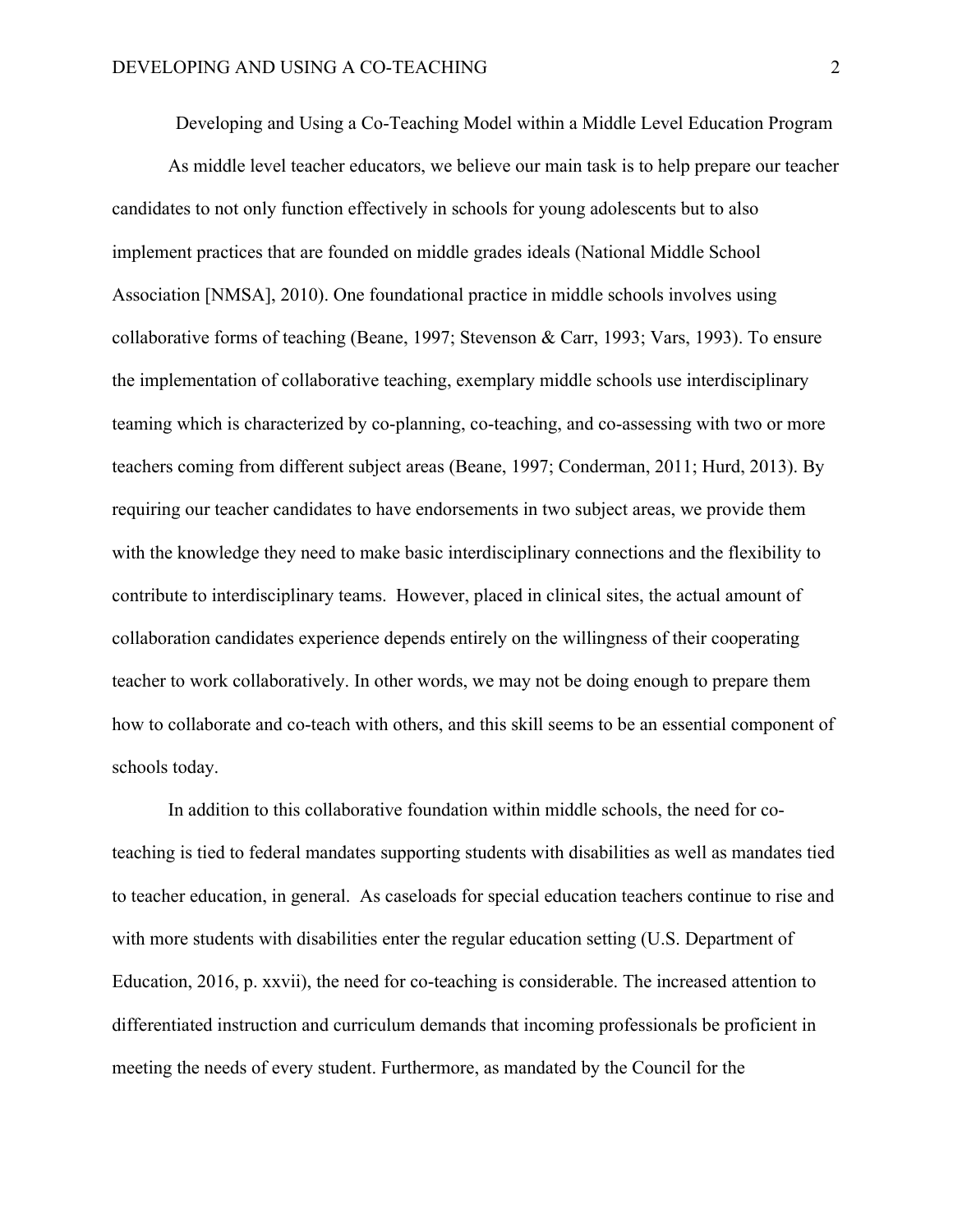Accreditation of Educator Preparation (CAEP, formerly NCATE), it is critical that we continually examine programmatic data concerning the level of preparation of our teacher candidates. We can ensure that programs are meeting or exceeding national recommendations, as well as meeting the needs of the schools and districts seeking to hire graduates, by helping our teacher candidates learn how to collaborate. Most importantly, teachers who are adept at working together can better meet the varied needs of adolescents.

*The purpose of this study was to examine the professional educational benefits and drawbacks for teacher candidates, middle grades classroom teachers, and university faculty members who engage in co-teaching.* In earlier studies, we were able to highlight the benefits of co-teaching for candidates, practicing teachers, and university faculty (Hurd  $\&$  Weilbacher, 2017) and the professional and personal development and growth we as faculty experienced while co-teaching (Weilbacher & Hurd, 2017). But here, we touch-on the benefits of co-teaching while highlighting its *drawbacks* with those same constituents. Even so, various and increasing educational demands and standards make including the practice of co-teaching within teacher education programs pragmatically sound, especially as co-teaching is connected to foundational theories of middle grades education.

#### **Literature Review**

Co-teaching is not new to the field of education. Although one could argue that co-teaching has been around just as long as professional classroom relationships, Villa, Thousand, and Nevin (2013) place the inception of co-teaching in the 1960s. This inception was tied to efforts of *Progressive Education*. Early studies on the effectiveness of co-teaching, however, did not appear in the research literature until the 1990s with discussions over collaborative models of education (p. 11).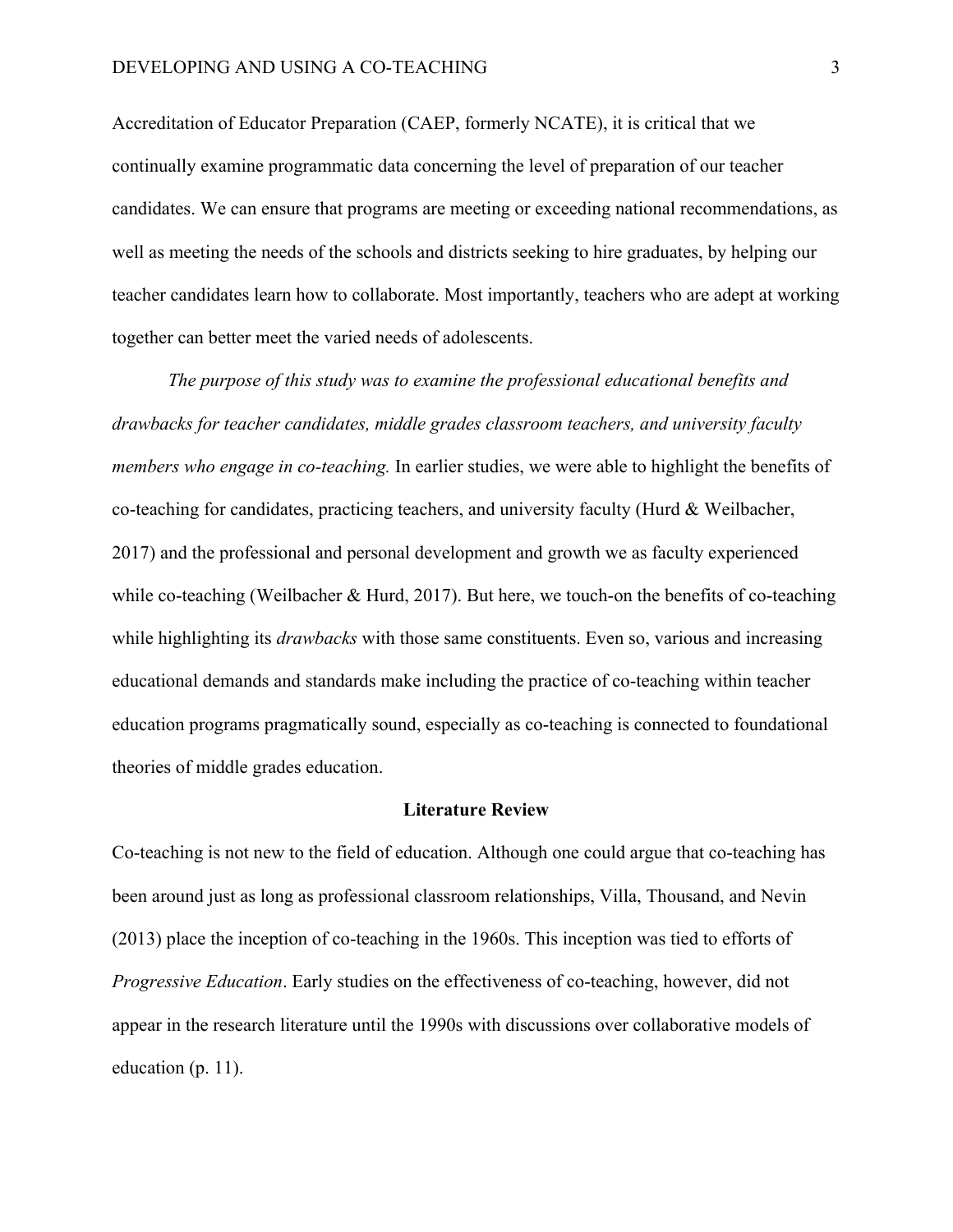Villa, Thousand, and Nevin (2013) define co-teaching as "two or more people sharing responsibility for teaching all of the students assigned to a classroom" (p. 4). Beninghof (2012) states that co-teaching is "a coordinated instructional practice" in general classrooms with much time spent on shared responsibilities of planning and reflection. These same researchers also provide information on what co-teaching is not, including teachers working in isolation; one teacher teaching while another tutors (Beninghof, 2012); or a "phenomenon that lends itself to precise investigation" (DLDCEC, 2001, as cited in Villa, Thousand, & Nevin, 2013). In other words, while we have exemplars of what is and is not co-teaching, the process of co-teaching itself is natural, unfolding, and difficult to pin down exactly.

Most of the literature tied to co-teaching is connected to the collaboration between regular classroom teachers and special education teachers (Conderman, 2011; Friend & Bursuck, 2011; Heck, Bacharach & Mann, 2010; Miller, 2008; Hildenbrand, 2009; Villa, Thousand, & Nevin, 2008). However, this research itself is not directly relevant to our study, and there is limited research available regarding the types of co-teaching arrangements utilized in our study (see Hurd & Weilbacher, 2017; and Weilbacher & Hurd, 2017). Accordingly, very limited attention and research has been devoted to the occurrences of co-teaching among middle level teacher candidates, cooperating classroom teachers, and university faculty.

Weilbacher and Tilford (2015) examined the perceptions of teacher candidates and their cooperating teachers regarding co-teaching in a year-long PDS middle grades program. The results indicated that co-teaching deepened the mentoring relationship between cooperating teachers and teacher candidates and was a strong form of teacher preparation, beneficial for middle grades students. Likewise, a study conducted by Goodnough, Osmond, Dibbon, Glassman, and Stevens (2009) placed pairs of pre-service teachers with single cooperating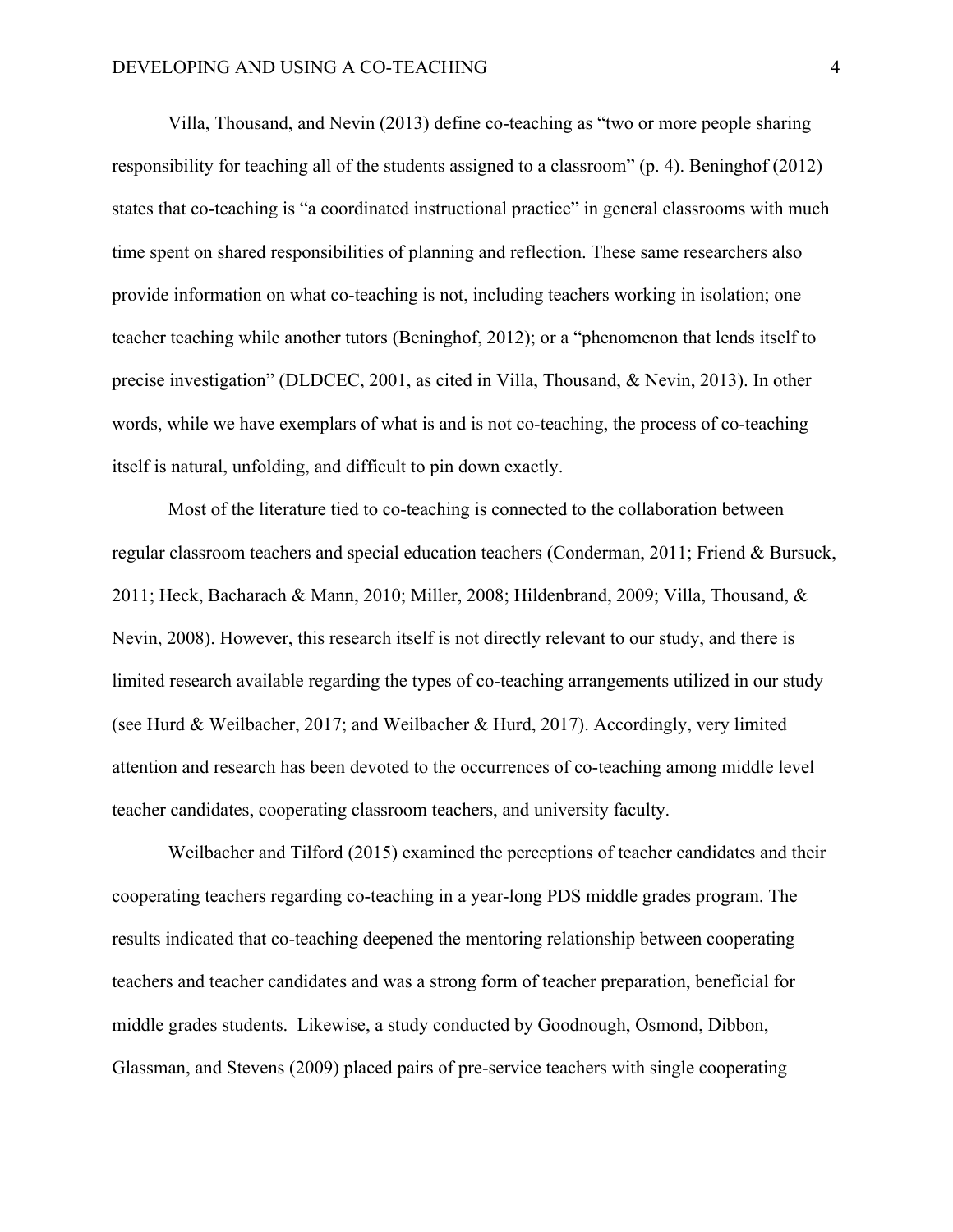## DEVELOPING AND USING A CO-TEACHING 5

teachers for a 12-week clinical experience. Their research revealed that one of the major problems of this model was related to competition between pre-service teachers. In addition, both the cooperating teachers and pre-service teachers were concerned about becoming codependent, losing their individuality, and described confusion regarding classroom management. However, the strengths of this model included mutual learning, professional support, benefits for the K-12 students involved, and noticeable gains in pre-service teacher confidence with ample feedback in teaching.

Given the limited and relevant research to draw upon, we referenced the work from St. Cloud State University (2012) that described models of co-teaching we utilized when working with teacher candidates and cooperating teachers. These models include: *One Teach, One Assist*—one teacher has primary instructional responsibility while the other assists students with their work, monitors behaviors, or corrects assignments; *Station Teaching*—the co-teaching pair divides the instructional content into parts where each teacher instructs one of the groups with groups spending time at each station; *Alternative (Differentiated)*—alternative teaching strategies provide two different approaches to teaching the same information. While the desired learning outcome is the same for all students, the instructional strategy is different; and *Team Teaching* teachers use well planned, team-taught lessons that exhibit an invisible flow of instruction with no prescribed division of authority. Using a team teaching strategy, both teachers are actively involved in the lesson.

In addition to the work from St. Cloud University, we also found the work of Badiali and Titus (2012) useful, as they outlined six models of co-teaching: Mentor Modeling; One Teach, One Guide; Station Teaching; Parallel Teaching; Alternative Teaching; and Synchronous Teaming. These models of co-teaching occur between teacher candidates and cooperating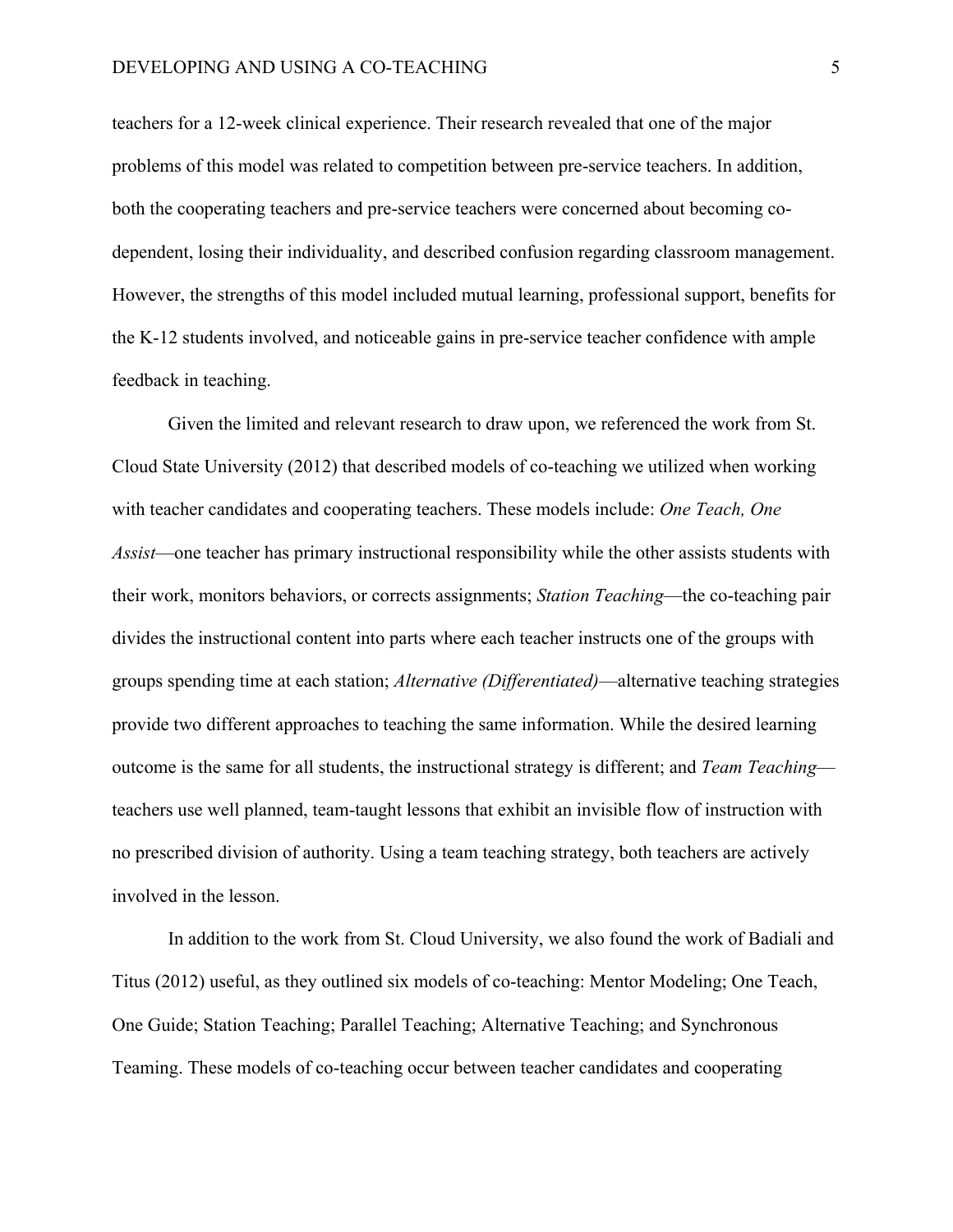teachers within in a PDS setting. For the purposes of this study, the following co-teaching approaches were used: *One Teach, One Assist; Station Teaching; Parallel Teaching; Alternative (Differentiated) Teaching; and Team Teaching*. Each of these four models was explored for its potential educational benefits and drawbacks for teacher candidates, middle grades classroom teachers, and university faculty members.

# **Methodology**

A qualitative research design was used to fully investigate the nuances and activities occurring with co-teaching. With various models of co-teaching between teacher candidates and cooperating teachers, teacher candidates and university faculty, classroom teachers and university faculty, and, at times, all three parties, a qualitative design was the favored methodological approach in order to nature movement in and out of the study to reconstruct the teaching process as a form of inquiry (Hurd, 2012, 2013; Creswell, 1998, 2013).

The data sources used in this study included but were not limited to the following: interviews and focus groups; field notes and classroom observational data; and personal narratives. We used these sources to examine the professional educational benefit and drawback of co-teaching for teacher candidates, middle grades classroom teachers, and university faculty members. Interview and focus group data from a convenience sample population of consenting middle grades classroom teachers and their assigned teacher candidates were used as the primary data source for the study. We also included interview data from university instructors and field notes complied by the authors (university faculty members) during their observations from their respective schools. Finally, on-going conversations between the university faculty members (authors) occurred as a multi-layered data source.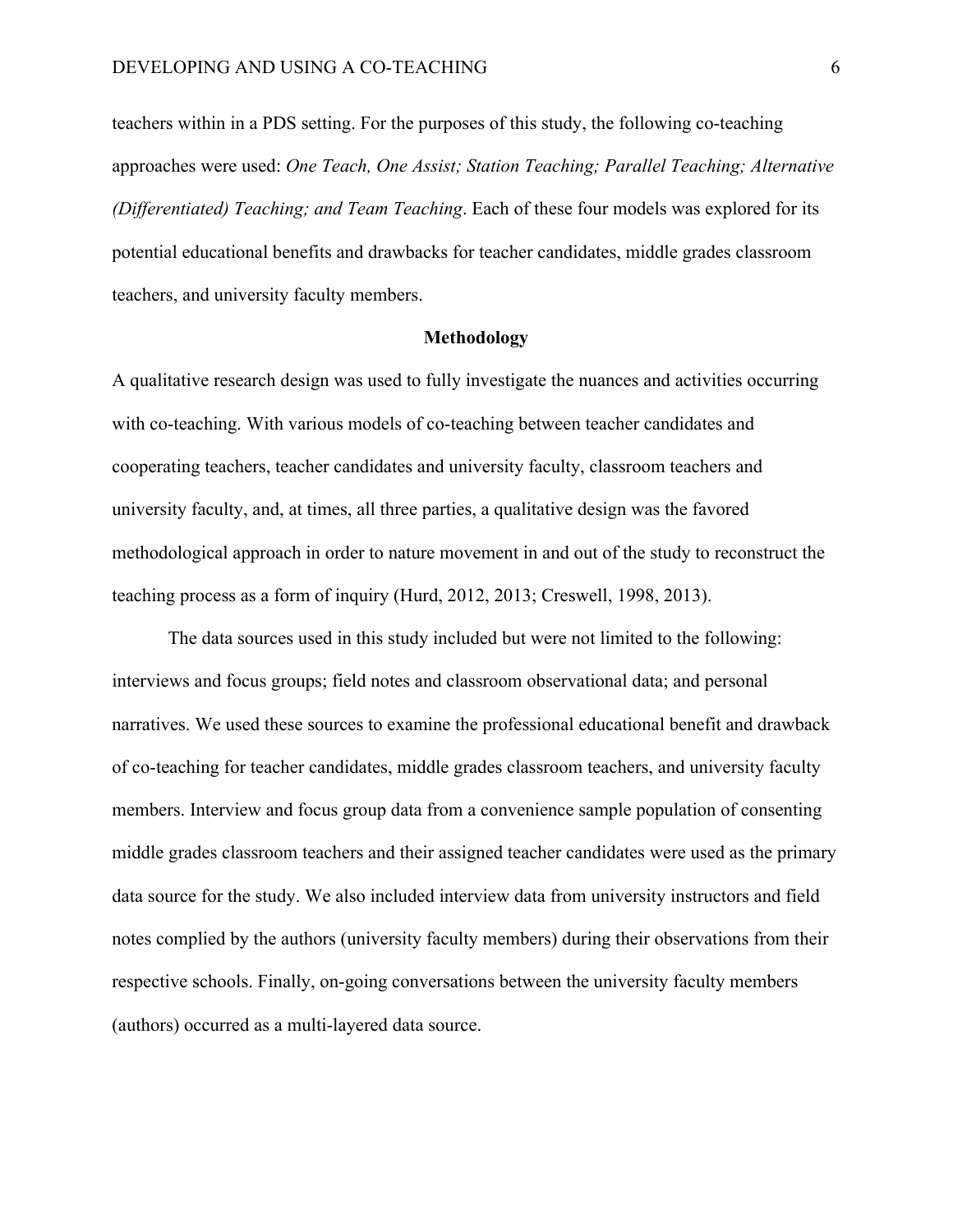# **Setting**

The participating middle grades schools were in a small urban city within the Midwest. The small city has a population of approximately 130,000 residents. There were two school districts with five middle schools within the area. The city has a minority population of about 20%. The median family income was approximately \$50,000. Surrounding metropolitan areas were conveniently located nearby.

The target schools in the study included Meadow View School and Prairieland Junior High School (all pseudonyms). These schools were selected for their long-standing involvement in and support of the Middle Level Education Program. Meadow View and its teachers have supported the efforts of the program through collaborating and teaching middle level teacher candidates and students. Similarly, PJHS has been involved in the Professional Development School (PDS) program for 13 years and has provided powerful learning experiences for its middle grades students and the teacher candidates who have been placed there.

Meadow View School exists as part of a combined elementary and middle school (K-8) building and is also associated with a 9-12 high school. At the time of study, the total population of the schools was 1,000 students. Of this amount, 390 were enrolled at the K-8 building. The demographic breakdown of Meadow View and its affiliated high school was 9.2% African American students, 5.4% Hispanic students, 7.1% Asian/Pacific Islander, 0.1% American Indian/Alaskan, 7.3% Multi-Racial, and 70.9% Caucasian.

PJHS is part of a unified district which had one area career center high school, one comprehensive high school, one junior high school, and seven elementary schools serving approximately 5,605 students. According the 2015 State of Illinois Interactive Report Card, the enrollment at PJHS was 1,209 students. Demographically, the population was 50.1% White,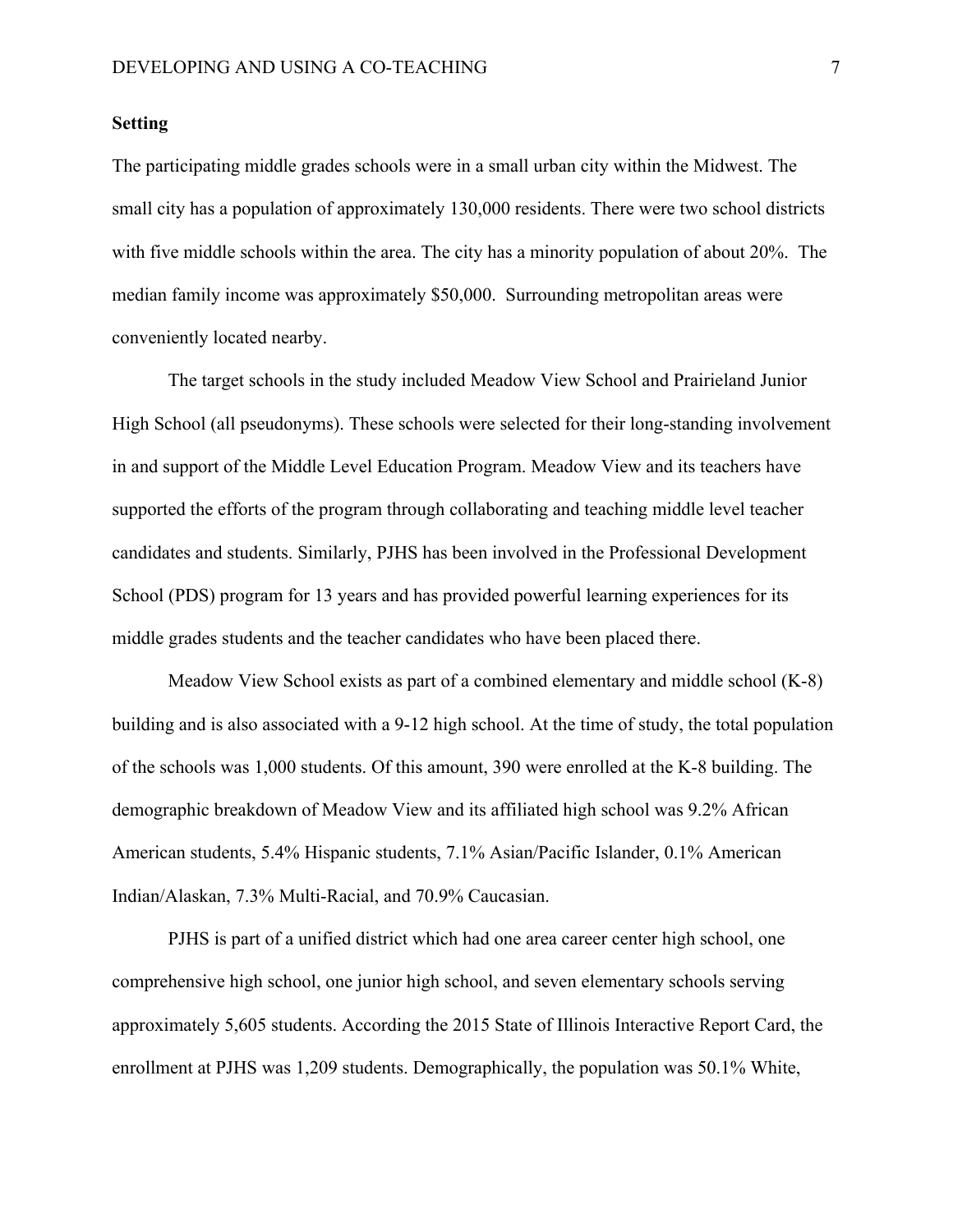25.2% African American, 12.4% Hispanic students, 2.9% Asian/Pacific Islander, and 9.0% bi/multiracial. The free and reduced lunch population at the school was 58.5%.

A total of 9 classroom teachers in grades seven through eight participated in the study. There were also 8 participating middle level teacher candidates. Of this number, 3 candidates at PJHS were paired with three of classroom teachers; whereas 1 was shared by two classroom teachers on the same team. At Meadow View there was a 1-to-1 ratio with 4 candidates and their participating teachers. In addition, one faculty instructor with experience teaching in the traditional course sections and mentorship for the PDS for the middle level education program participated in the study.

# **Participants**

<u> 1989 - Johann Stein, mars et al. 1989 - Anna ann an t-Anna ann an t-Anna ann an t-Anna ann an t-Anna ann an t-</u>

In exploring co-teaching among all teachers' responses (n=9), we found that the distribution of teachers across grade levels at the middle school varied. Accordingly, 44% (n=4) reported working on a  $7<sup>th</sup>$  grade level team, 100% (n=9) on two  $8<sup>th</sup>$  grade level teams, and 44% (n=4) reported working at multiple grades or levels<sup>1</sup>.

Of the teachers and faculty instructor  $(n=10)$  working at all levels, 40%  $(n=4)$  identified as male, and  $60\%$  (n=6) identified as female. Also,  $100\%$  (n=10) identified as White/European American. Of these numbers, 70% (n=7), reported being 40 years of age or younger. Whether age and/or gender of a teacher influences the types and frequency of use of co-teaching was not examined as part of this study; but these factors of influence certainly may play a role in an educator's outlook and educational and workplace identities (Hurd, 2010, 2012).

A strong majority of participating teacher candidates identified as White/European (75%; n=6). One candidate identified as Asian American; whereas another identified as African

<sup>&</sup>lt;sup>1</sup> Percentages do not total to 100% as teachers indicated working on similar teams and in multiple grade levels/split assignments.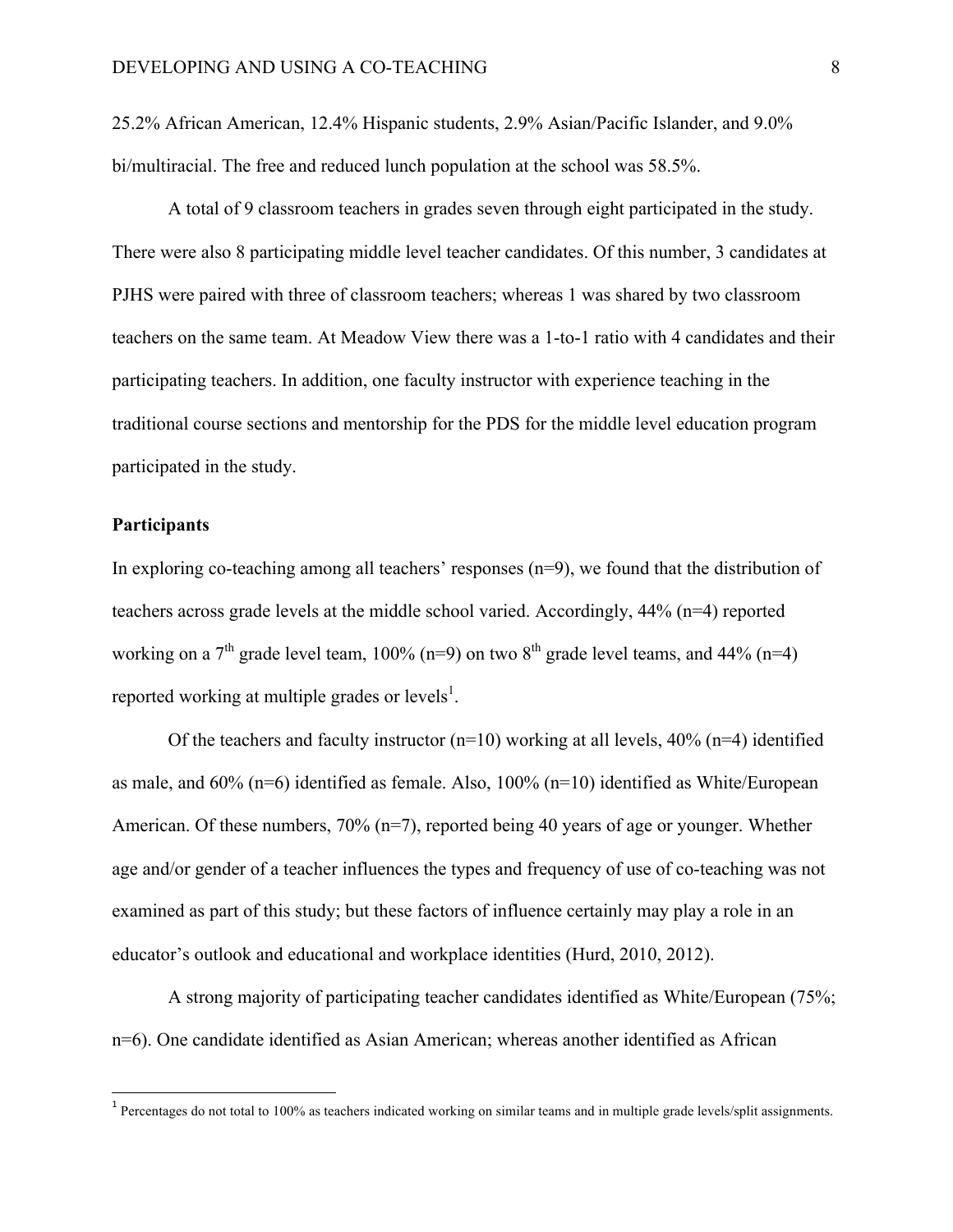American. Of these numbers,  $50\%$  (n=4) of the candidates were part of the senior-block, PDS program; whereas the other 50% (n=4) were part of the junior-block, pre-student teaching clinical class. Yet all the candidates were enrolled as part of the middle level education program at the same time. Pseudonyms are used for all participants.

# **Procedures**

Data on participants' experiences were collected over one academic year (8-9 months) through two interrelated phases: individual and focus group interviews. Following the procedures of Hammersley and Atkinson (2007) and Wolcott (1994), we gathered field notes during weekly school observations over several weeks. These notes were transcribed and analyzed for distinguishable factors of the teacher candidates' and classroom teachers' experiences. To establish understanding and *transferability* (Shenton, 2004), factors were compared and analyzed through *structural corroboration* (Eisner, 1998).

The interrelated phases involved a minimum of three individual and focus group interviews with teachers. The first one emerged from natural conversations (Leedy & Ormrod, 2005), followed with an intensive interview which emerged from observations. We then conducted one final focus group interview for member checking to ensure *coherence* (Eisner, 1998) and *rigorous subjectivity* (Wolcott, 1994). Open-ended questions were asked using *holistic analysis* (Yin, 2009), focused on key factors derived from observations. These key factors included the following:

- 1. What are the professional educational benefits for teacher candidates, middle grades classroom teachers, and university faculty members who engage in co-teaching?
- 2. What do you see as potential drawbacks with co-teaching as a professional development experience?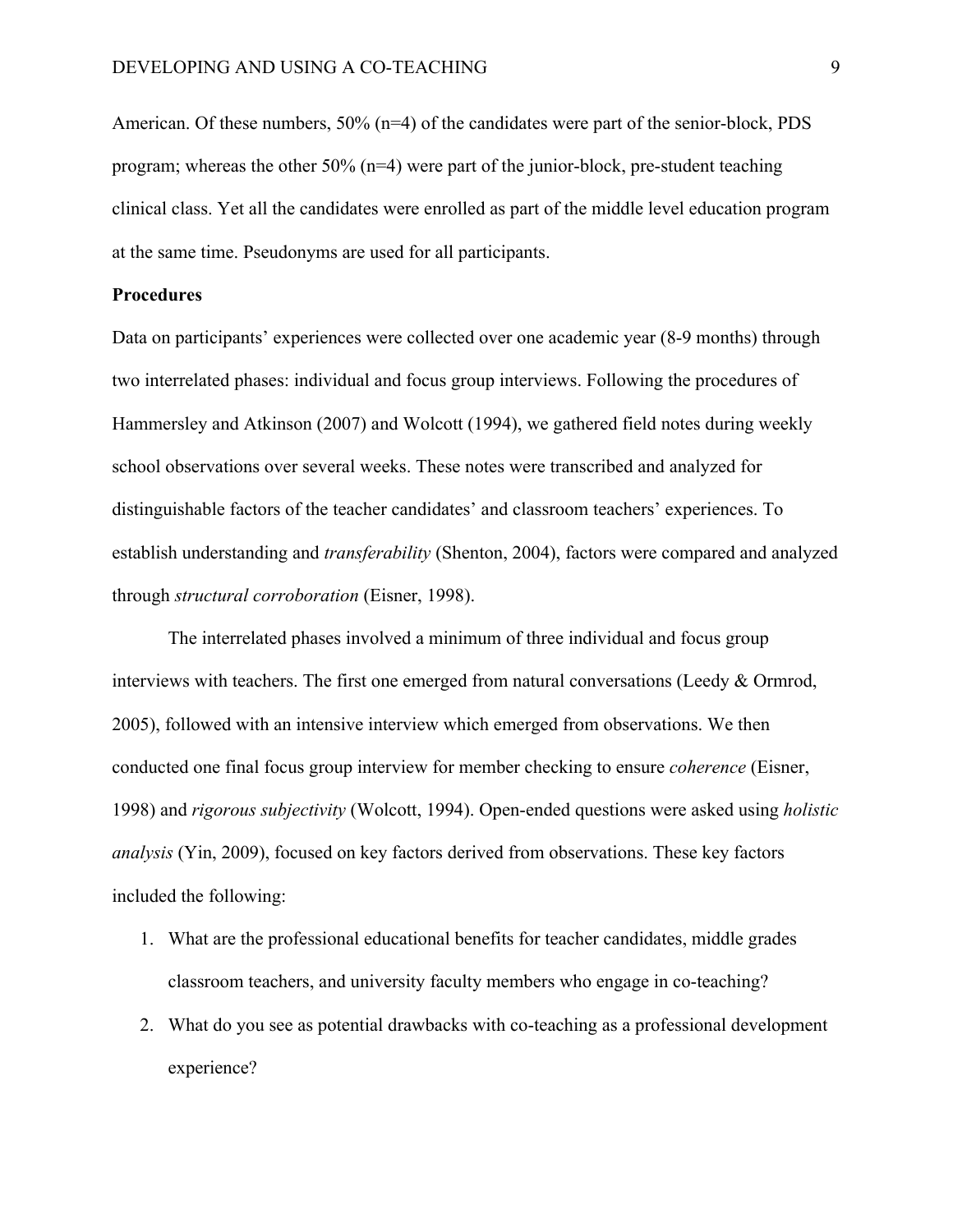- 3. How do you see yourself as a co-teacher? Describe how your colleagues see you?
- 4. How can higher ed. faculty assist teachers and teacher candidates with school transitions and young adolescents?

For data analysis and representation, Creswell's (2013) *spiral* method was used, a custom-built and learned approach to qualitative research, to investigate the different layers of data on the effectiveness of co-teaching included in the study. Using significant factors from field notes, university faculty member conversations (authors), and interviews, the authors engaged in the process of constructing, deconstructing, and then reconstructing impressions of the data to more fully understand the issues. This method was especially important and useful given the limited research available on co-teaching between middle grades teachers. Specific responses from interviews were analyzed for *patterned regularities in the data* (Creswell, 1998, p. 152). We used these patterns to construct comparisons between each teacher and between the groups of teachers at the different schools for *consensual validation* (Eisner, 1998). Themes emerged *within* and *across* interviews (Chase, 2005) and were compared against that of our own experiences and journeys as faculty in co-teaching and in research (Hurd, 2010, 2012, 2013; Hurd & Weilbacher, 2014).

# **Findings**

# **General Trends**

We investigated the number of years that teachers and the faculty instructor had worked and the number of years they taught at the same level or school(s). One half of the teachers  $(50\%; n=5)$ reported having worked for 15 years or less in the field, while 50% indicated they had worked in education between 17-22 or more years. Two participants reported having taught for 37 years or more. Regarding the number of years teachers taught at the same school and grade level(s),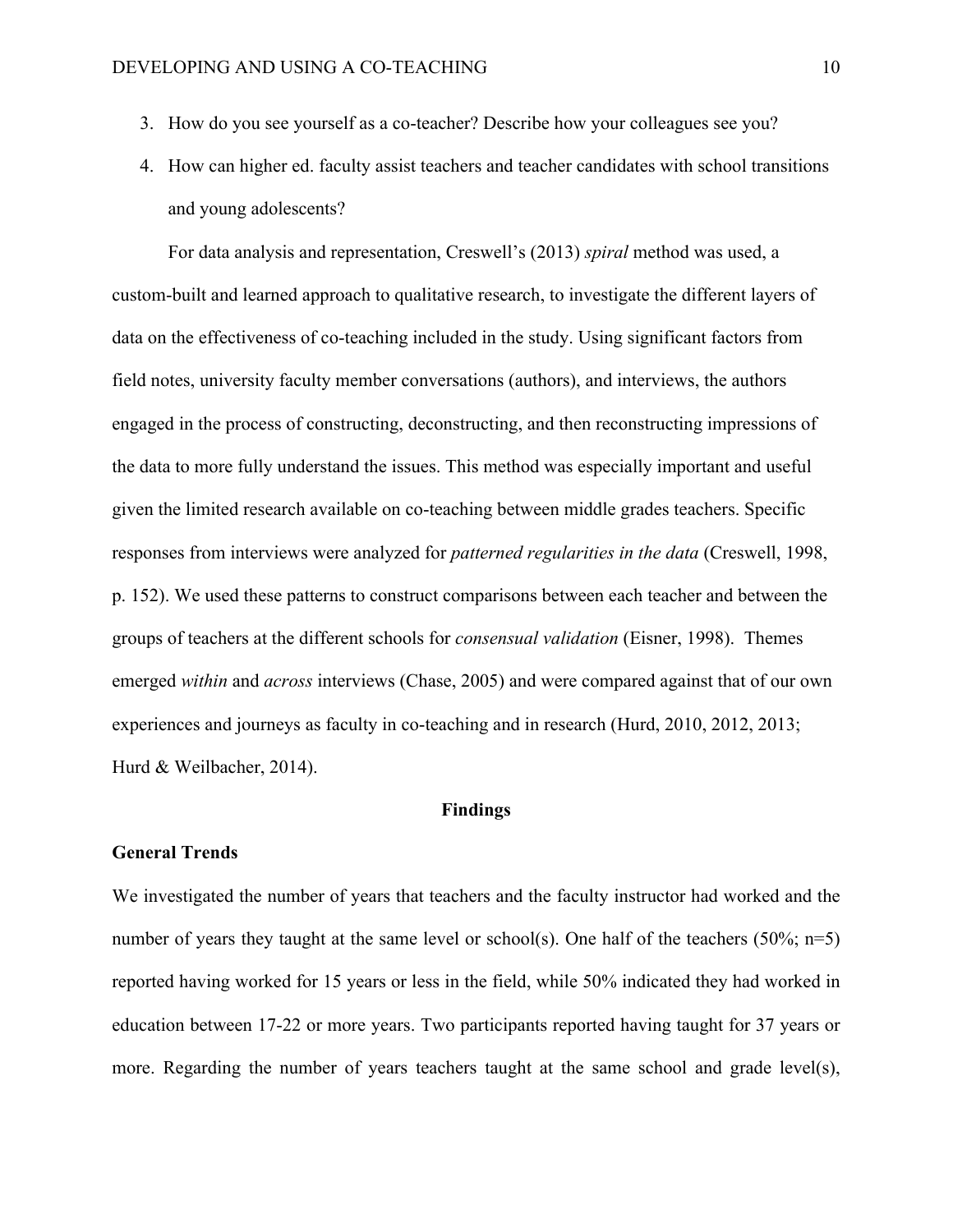nearly all (90%; n=9) of the teachers indicated they had worked at their particular level(s) and in their particular school(s) for 6 or more years. Only one teacher responded with having worked at the current grade levels and in teaching for fewer than five years. The length of time a teacher has taught at a school(s), the grade level(s), or has worked, in general, may influence the educational outlook and use of co-teaching.

The distribution of core-content areas (English language arts, math, science, social studies) along with reading was nearly equal across the two schools. ELA was taught by 33% of the teachers (n=3); math was taught by 22% of teachers (n=2); science and social studies were only represented by one teacher each  $(11\%$ , respectively); whereas reading was taught by  $22\%$  (n=2) of the participating teachers. Of these numbers, two teachers  $(22\%; n=2)$  reported having taught both ELA and Reading as their content areas.

## **Co-teacher Identifications**

We examined the background perspectives of teachers and candidates and whether or not they identified as co-teachers. When asked, "Do you see yourself as a co-teacher? Describe how your colleagues see you?" one-half of the Meadow View School teachers identified as co-teachers; whereas the other half did not see themselves as "true" co-teachers. A faculty instructor in our program identified as a co-teacher and cited personal experiences having co-taught with a special education teacher. After forum interviews, however, all the teachers from Meadow View concluded that they were not co-teachers, traditionally speaking. That is, the teachers only had three academic units by which they co-planned, co-taught, and co-assessed. Thus, they chose to redefine themselves as collaborative teachers, as they did not consistently co-teach throughout the year (see Hurd & Weilbacher, 2017). Likewise, the conversations with the faculty instructor revealed that even a legitimate identification of being a co-teacher still does not necessarily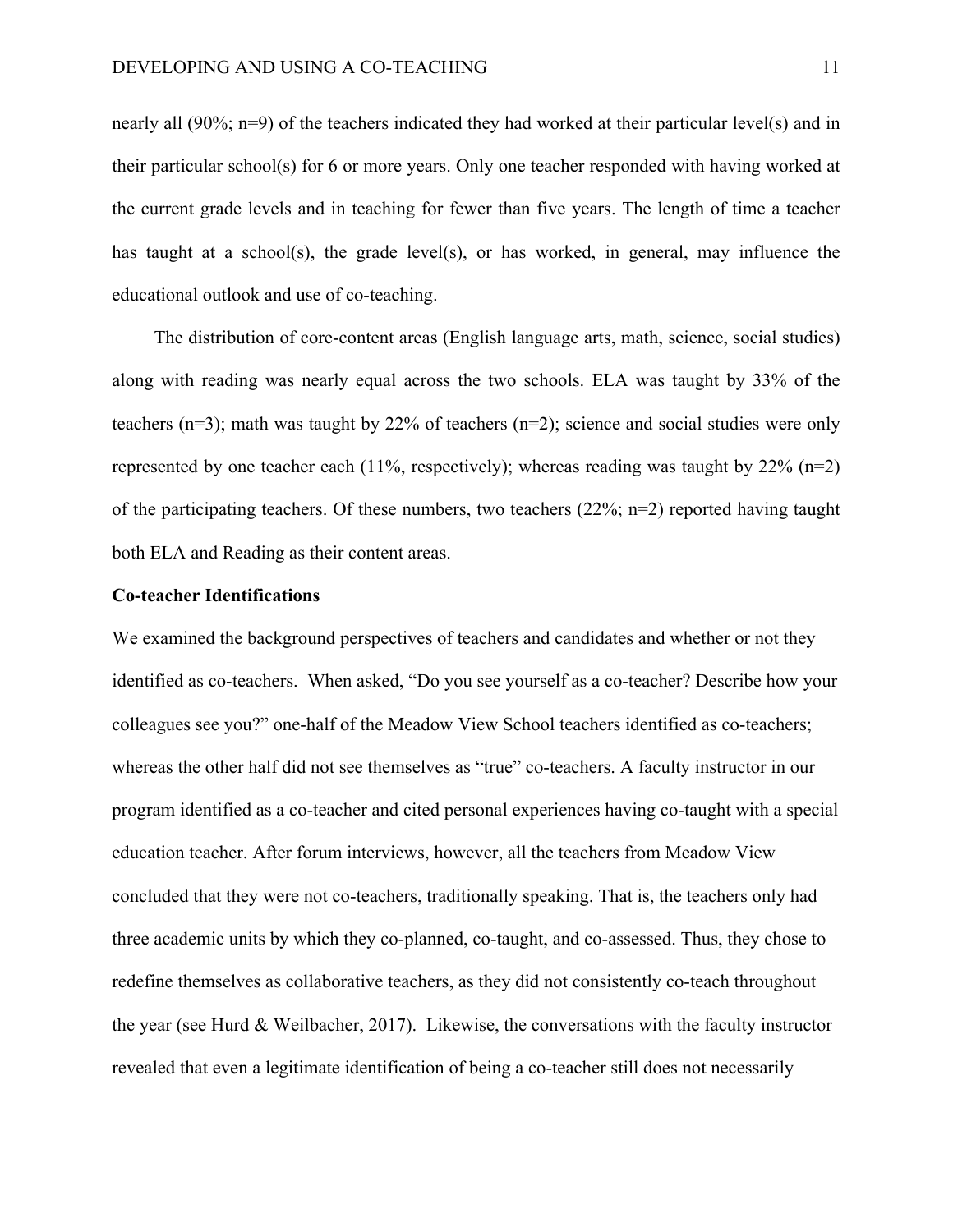translate to being a co-teacher on a middle grades team. In examining teacher candidates' responses, similar findings were found. Of the four students at Meadow View, three identified as co-teachers.

Four of five Prairieland Junior High School teachers saw themselves as co-teachers, and their perspectives were quite different. One never even mentioned co-teaching with his teacher candidate but provided a lengthy description of the co-teaching relationship he had with his special education partner. In contrast, another teacher, Mr. DeMarco (all pseudonyms), focused solely on the co-teaching that took place with Cassie, the teacher candidate who also worked with Mrs. Daniels. There seemed to some disappointment in his description as they were unable to reach what he considered to be his ideal version of co-teaching:

I would like to see myself as a co-teacher in the true sense of the phrase – one who shares all teaching responsibilities in a particular class. In my co-teaching experiences, the other teacher and I communicated this ideal to each other; yet, it was hard to practice in the classroom. Our classes typically fell into a lead teacher/assistant teacher situation. (personal communication, May 2015)

Mr. DeMarco went on to describe a variety of reasons why his co-taught classes fell short of the ideal, including start time challenges, students not seeing he and his partner as equals, finding time for common planning time. He also mentioned how he would often just use the same plans as his other classes for the co-taught class which would not provide adequate time for the co-teacher to plan how she would help during class. Thus, she was forced into "background" into the teacher/assistant teacher model. Mrs. Dennis focused solely on her co-teaching experiences with teacher candidates and mentioned the value it had for her own professional growth. Each of these Prairieland teachers came to the interviews with different perceptions of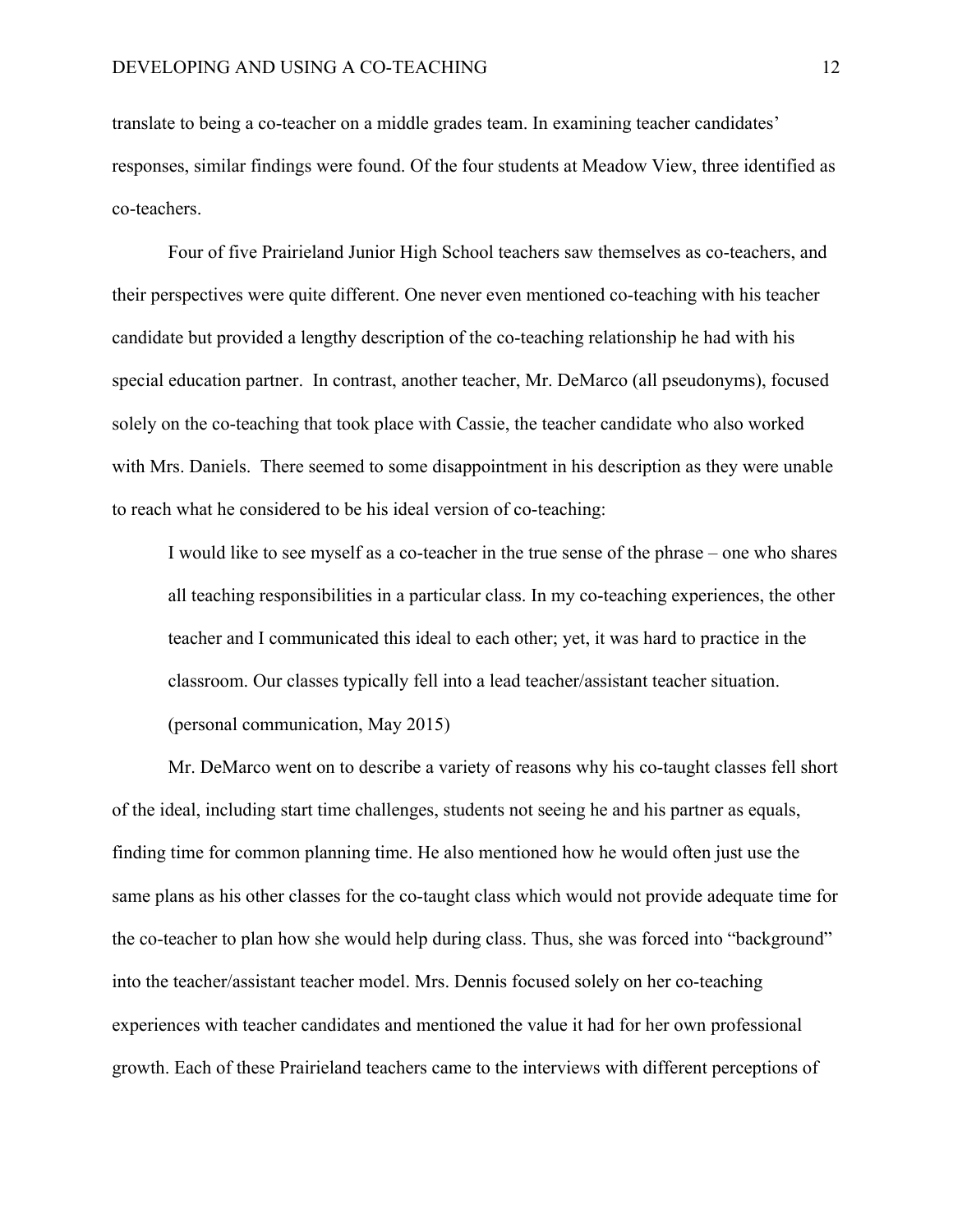how they see themselves as co-teachers and why they value the experience (for an in-depth analysis of the benefits of co-teaching, see Hurd & Weilbacher, 2017).

# **The Benefits and Drawback to Co-Teaching**

Several benefits of co-teaching were mentioned during participant interviews of teachers, the faculty instructor, and teacher candidates. They were expressed within respective groups (i.e., benefits to teachers, to students, candidates), as well as across group classifications. The overall shared benefits of co-teaching were reported as: (1) better preparation of content and increased opportunities for students; (2) a focus on the needs of middle schoolers with another set of eyes; (3) an increased respect for colleagues; and (4) extended time. The most pronounced idea reported was time. Over and over, participants returned to the concept of increased time for planning, teaching, and assessment as a direct result of co-teaching.

*Co-teaching benefits for cooperating teachers.* According to the analysis of the interviews with cooperating teachers, co-teaching provided benefits to the teachers, helped their students, and was influential in preparing teacher candidates. *Station Teaching* was one of the coteaching models used during this study. As stated earlier, it occurs when a co-teaching pair divides the instructional content into parts where each teacher instructs one of the groups with groups spending time at each station (St. Cloud State University, 2012). By far, station teaching was the favored model and used by more teacher candidates and cooperating teachers at Meadow View for reasons of time: covering more content with less time and more people.

*Co-teaching benefits for middle grades students.* Another benefit of co-teaching concerned meeting the needs of individual middle grades students. One cooperating teacher remarked that she set up her co-teaching differently than her colleagues in that she had the same mathematics content being taught in all the co-teaching groups. Other important benefits of co-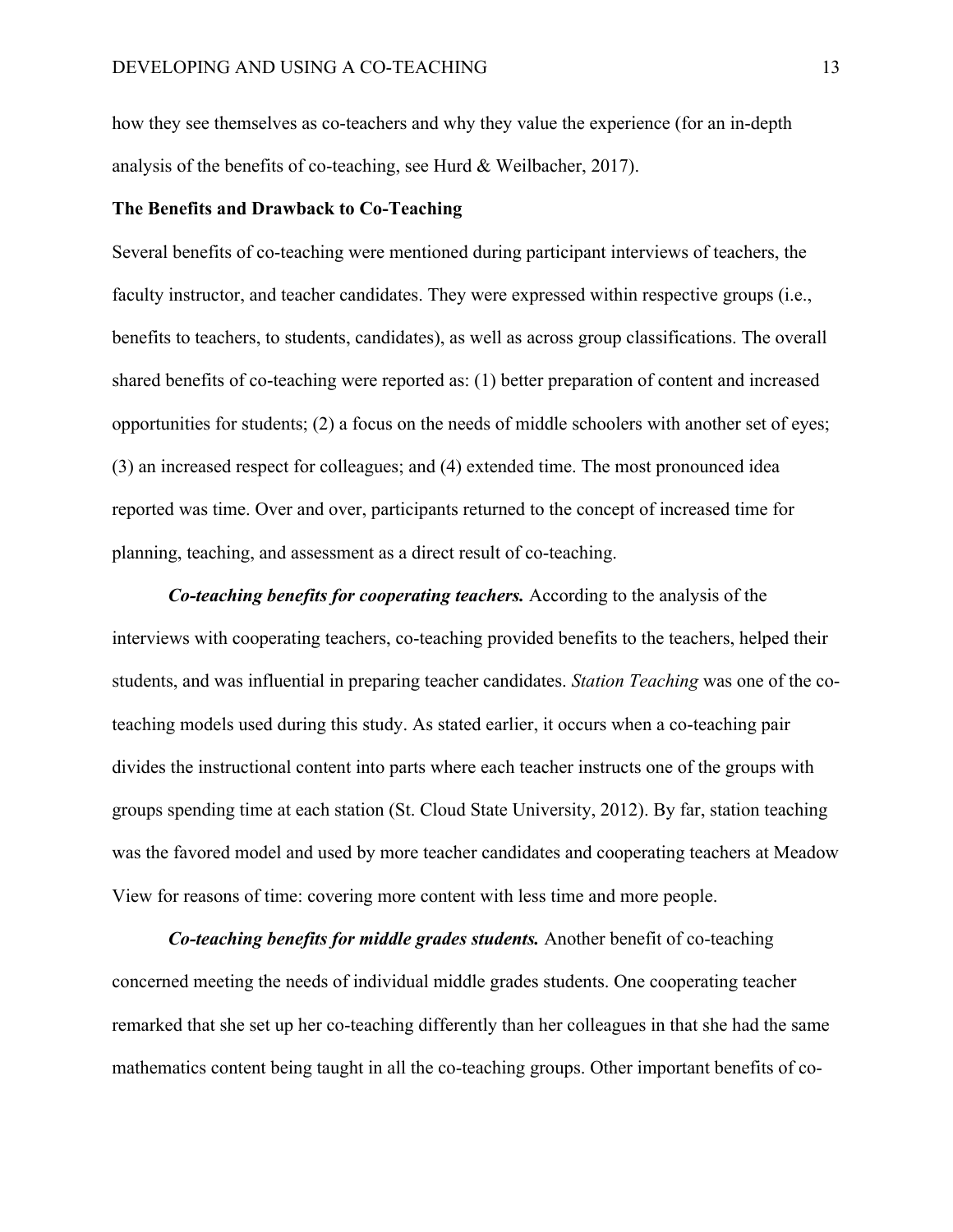## DEVELOPING AND USING A CO-TEACHING 14

teaching for middle-grade students included more opportunities for small groups and individualized instruction, re-teaching of concepts to students who may be struggling, and providing occasions for the teacher candidate and the teacher to show the students how the lessons apply to different skills they are working on. Co-teaching also provided flexibility in terms of leaders for students to go to for help. Some students responded better to the teacher candidate than the teacher and preferred to receive help from her while other students preferred the teaching style of the teacher and would continue to seek help from him or her. The teachers had the chance to see how the students respond to different teaching styles and were able to help the teacher candidates reach students who may be struggling with one teaching style.

*Co-teaching benefits for teacher candidates***.** One of the goals of the middle level education program is for its teacher candidates to reach near-equal status to the teacher in the classroom. This is considered a sign of success. Teacher candidates were motivated to work harder and prepare more to earn the near-equal status and to show their cooperating teachers they are prepared and have the same background knowledge on the lesson topic. The teacher candidates also reported wanting to have the same level of knowledge on the topics taught and therefore pushed themselves to learn more about the topics.

The researchers also examined the potential drawbacks of co-teaching. Although minimal drawbacks were mentioned, most participants agreed that the benefits of co-teaching far outweigh the drawbacks. These drawbacks included: (1) unestablished relationships with students; (2) planning time and communication constraints; (3) lack of individual teaching and diminished sense of ownership; (4) lack of common ground and philosophical agreement on management; and (5) distractions and issues with teacher transitions. The most commonly cited drawback included a lack of time or time needed to engage properly in co-teaching.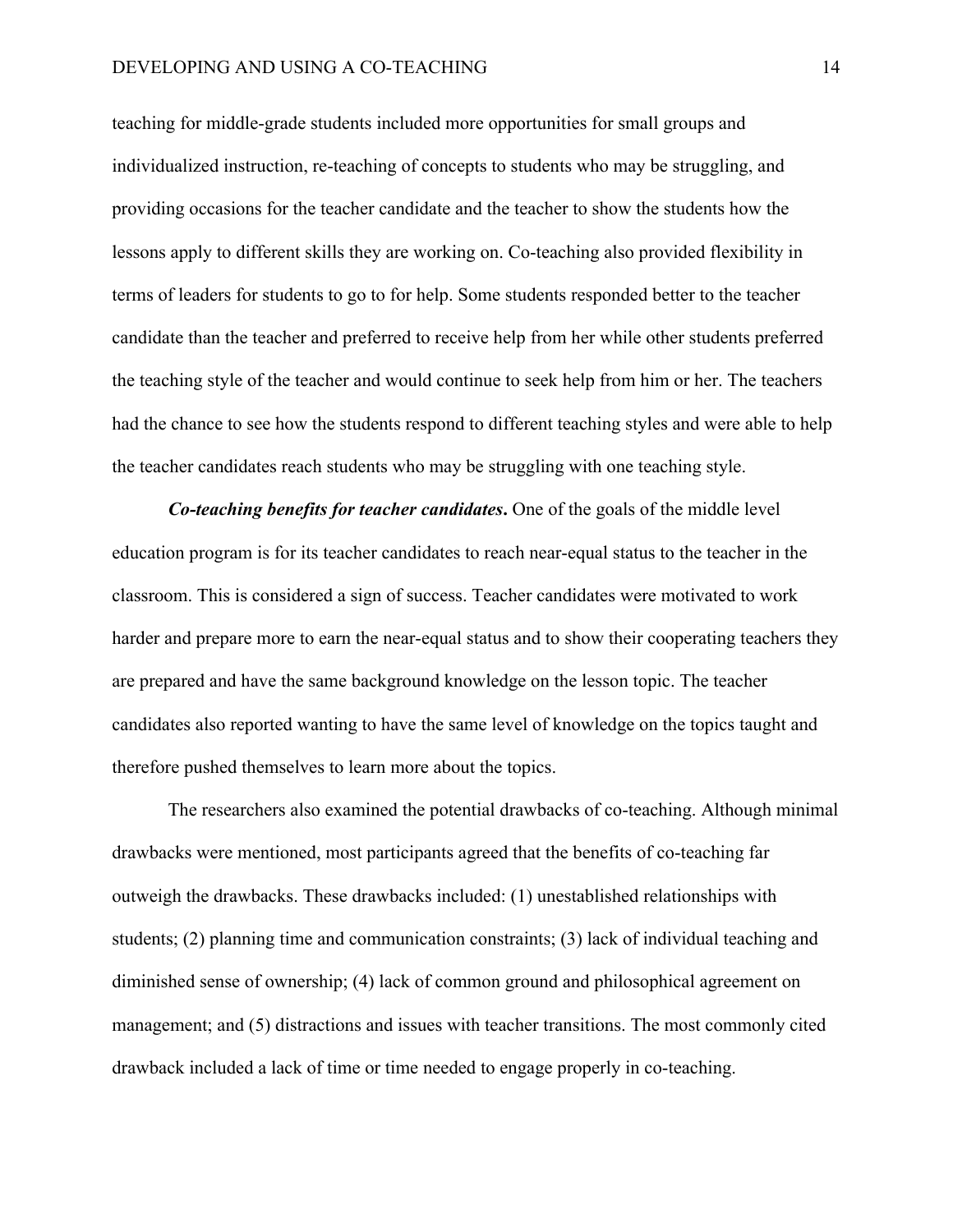*Co-teaching drawbacks for cooperating teachers.* The main drawbacks reported by teachers and the faculty instructor revolved around time to plan, procedural and communication difficulties, and unestablished relationships with students. "I see very few drawbacks. You know the only difficulty is going to be finding time" (Instructor Armstrong, personal communication, October 15, 2014). They cited how these co-planning and co-teaching areas all take a great deal of time and arrangement. Cursory approaches to co-teaching would not sufficiently address these areas. It would take concerted efforts and time to properly to construct the rich environments in which middle school students can learn, and this seems to move away from co-teaching.

*Co-teaching drawbacks for teacher candidates.* Faculty members learned of a hidden drawback with co-teaching. Teacher candidates had not had the opportunity to co-plan with their teachers which was disappointing. Candidates believe the planning process is a large part of their job. They wanted to be evaluated on that portion; not just the activity of teaching. Planning is a critical part of teaching and candidates were not being evaluated on the stage of preparing for lessons. Yet the university program contains courses in planning engaging lessons for classrooms and the teacher candidates would like to be evaluated on their planning process while in the field.

The drawbacks of co-teaching which most concerned teacher candidates included notions very common to their teaching experience at the preservice level. Candidates are naturally the least experienced—in terms of teaching in the classroom—and thus reported drawbacks in reference to individual time to plan and deliver lessons. In addition, they reported a lack of ownership with the lesson and philosophical disagreement with partners. By this, they meant the commonly held practices associated with managing a classroom. They found difficulty in managing classrooms during co-taught lessons / session because of their unease with their partner's approach and classroom management (or lack thereof).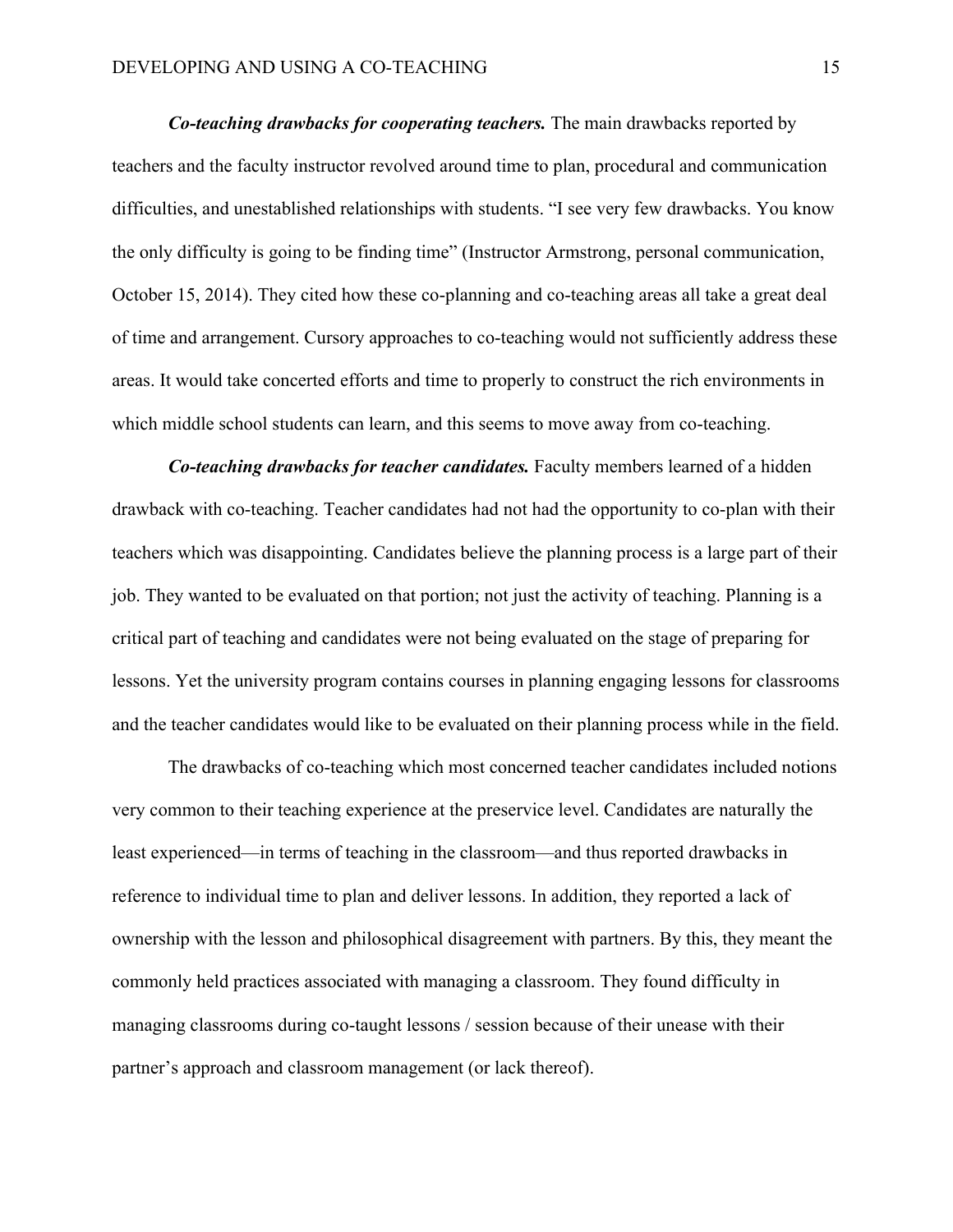Candidates also reported that the experience of co-teaching was incomplete because the teachers that they were co-teaching with were still their evaluators. For candidates to be seen as a lead teacher, they really had to work hard to earn it. Cooperating teachers noted that teacher candidates were often timid, nervous, and reluctant. They also noted that the teacher candidates could sense that the candidates were unsure and often were seeking approval from the teacher during lessons. The teachers indicated, in reality, they would have liked candidates to experiment with their own ideas.

## **Faculty Perspectives and the Value of the "Other" Voice**

This experience included the faculty members having switched roles with the cooperating teachers in order to have the opportunity to co-teach with teacher candidates. While the faculty members replaced the teachers in the classroom, teachers were able to observe another classroom and another teacher in various disciplines. This experience gave the faculty a deeper sense of how candidates planned, implemented, and evaluated their lessons in the classroom. It also strengthened the relationships between the faculty members, teachers, and teacher candidates.

Another benefit of the co-teaching experience was that teacher candidates reported a change in their perceptions of involved faculty members. They had connected better with shared experiences and developed a more collegial relationship than the typical student-faculty relationship. The dynamic of the relationships changed from a hierarchal to near-equal status. Candidates thought the experience gave the faculty members credibility in that they were able to go into a classroom and show them what to do rather than just teaching them in a lecture format at the university. This experience allowed the faculty members to feel how candidates might feel when being evaluated. It also demonstrated to candidates that they are not the only people taking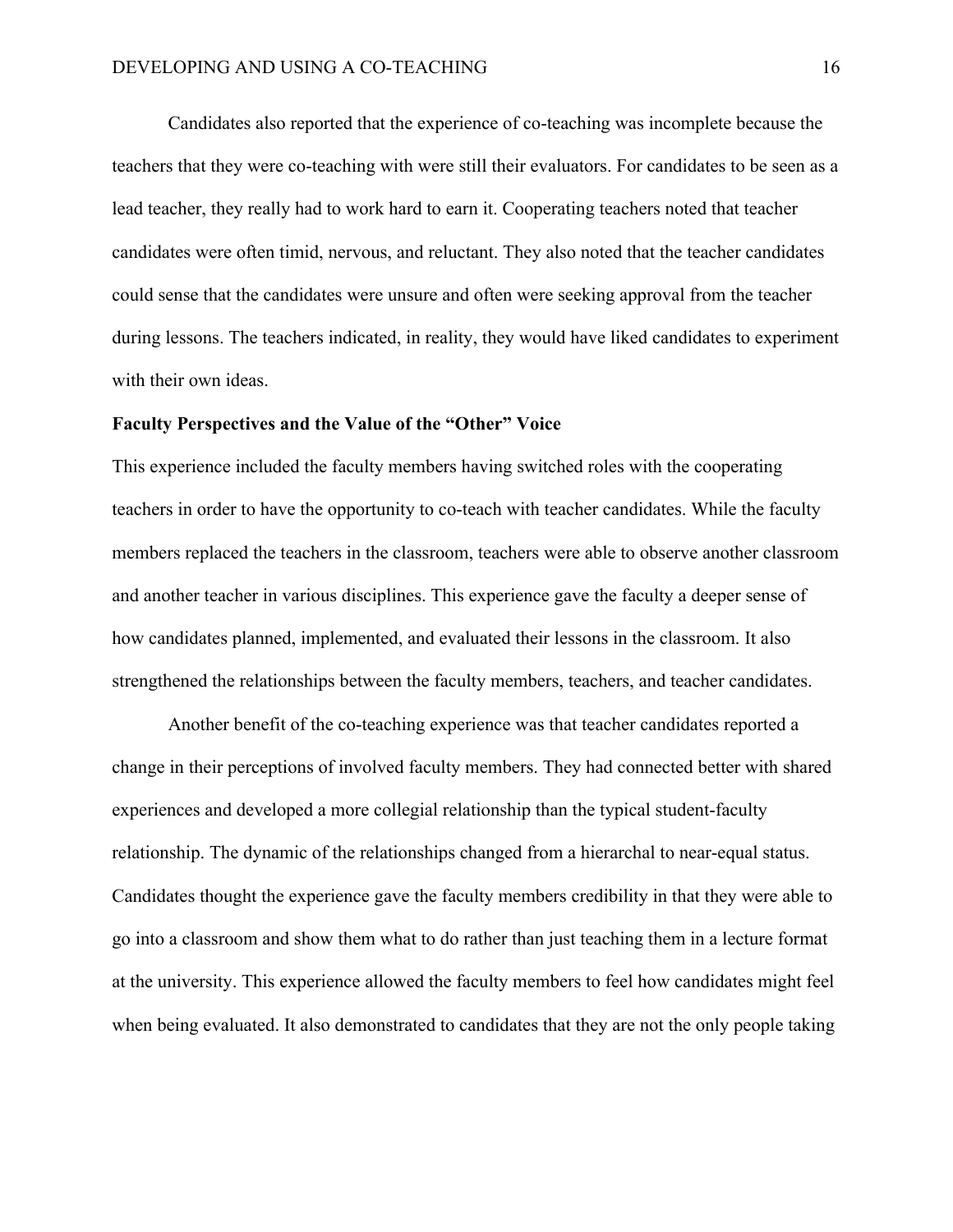risks in an effort to grow professionally (for an in-depth analysis on personal and professional faculty growth, see Weilbacher & Hurd, 2017).

# **Helping Educators with Co-teaching**

In our study, we also examined how faculty might help teachers and teacher candidates in clinical course experiences. We asked participants questions about school transitions and young adolescents and how university faculty might assist. Several ideas were offered during interviews by teachers, the faculty instructor, and teacher candidates. The overall ideas were reported as: (1) early clinical and co-teaching opportunities for teacher candidates; (2) going beyond observations and the norm by having a focus on co-teaching authenticity with teachers, their students, and the school curriculum; (3) increased faculty and cooperating collaborations and partnerships or reciprocal co-teaching. Overall, co-teaching was a positive experience for the faculty members, candidates, cooperating teachers, and middle school students in the classrooms.

#### **Discussion**

## **Time as a Benefit and Drawback to Co-teaching**

It takes a great deal of effort and time from middle grades educators to effectively implement and practice interdisciplinary teaming and curriculum (Carnegie Council on Adolescent Development, 1989; Jackson & Davis, 2000; National Middle School Association, 1991, 2010). In fact, one of the greatest drawbacks of co-teaching concerns time. Every day, teachers are faced with insurmountable challenges and time constraints. They are constantly divided between test preparations, standards-based grading, project-based curriculum, parent and community involvements, service learning, common planning time for integrated units, standards for socioemotional leaning and advisory. Yet one major necessity of co-teaching includes time, for a team of teachers for their professional development, their students, and a school overall. Time for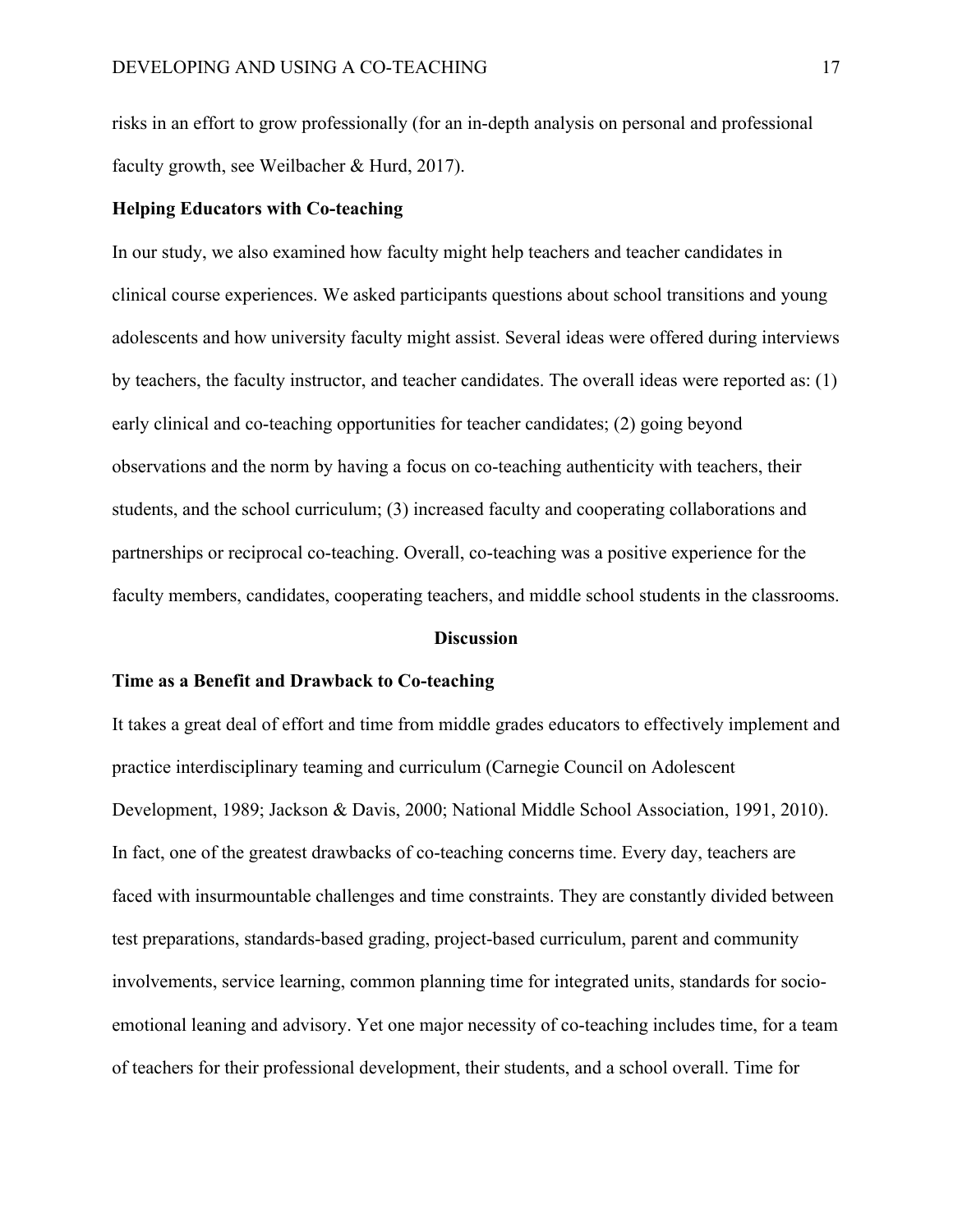cross-curricular course offerings, authentic advisories, integrated units, mini-courses on studentdriven topics of interest are just some of the ways that time translates as a benefit. Once a middle grades team is able to reach this level with co-teaching, the benefits can be exponential.

As stated earlier, the overall benefits of co-teaching with teacher candidates include many educational sound ideas and practices. Perhaps the most poignant connection to the research (Villa, Thousand, & Nevin, 2013) and that of ours is the focus on the needs of middle schoolers with another set of eyes. However, the question of *how* to maximize co-teaching benefits while minimize its drawbacks naturally remains unanswered. Until this main barrier is addressed, the challenges may continue. Considerations based on this study point to at least the following influencing factor.

*Issues with the partial implementation of the middle school model.* Challenges related to implementing co-teaching models really ride on more deeply rooted issues with schools that struggle to implement the concept of middle grades education, namely interdisciplinary team teaching. This struggle has been well documented in the literature (Beane, 1997; Mertens, Anfara, Caskey, & Flowers, 2013; Ruder, 2010). The trends of various transitions to and away from the middle school concept over the past 40 to 50 years has created the "arrested development" we see in schools today (Dickinson & Butler, 2001).

One of our program goals is to deliberately try to imbed more co-teaching within our coursework and clinical experiences. Contrary to our goal, we learned that leaving co-teaching up to cooperating teachers led to rather infrequent and informal episodes of co-teaching. And this minimal and happenstance depiction of co-teaching existed despite our emphasizing the importance of co-teaching during initial meetings with the cooperating teachers and teacher candidates. We were unaware that when we witnessed teacher candidates and cooperating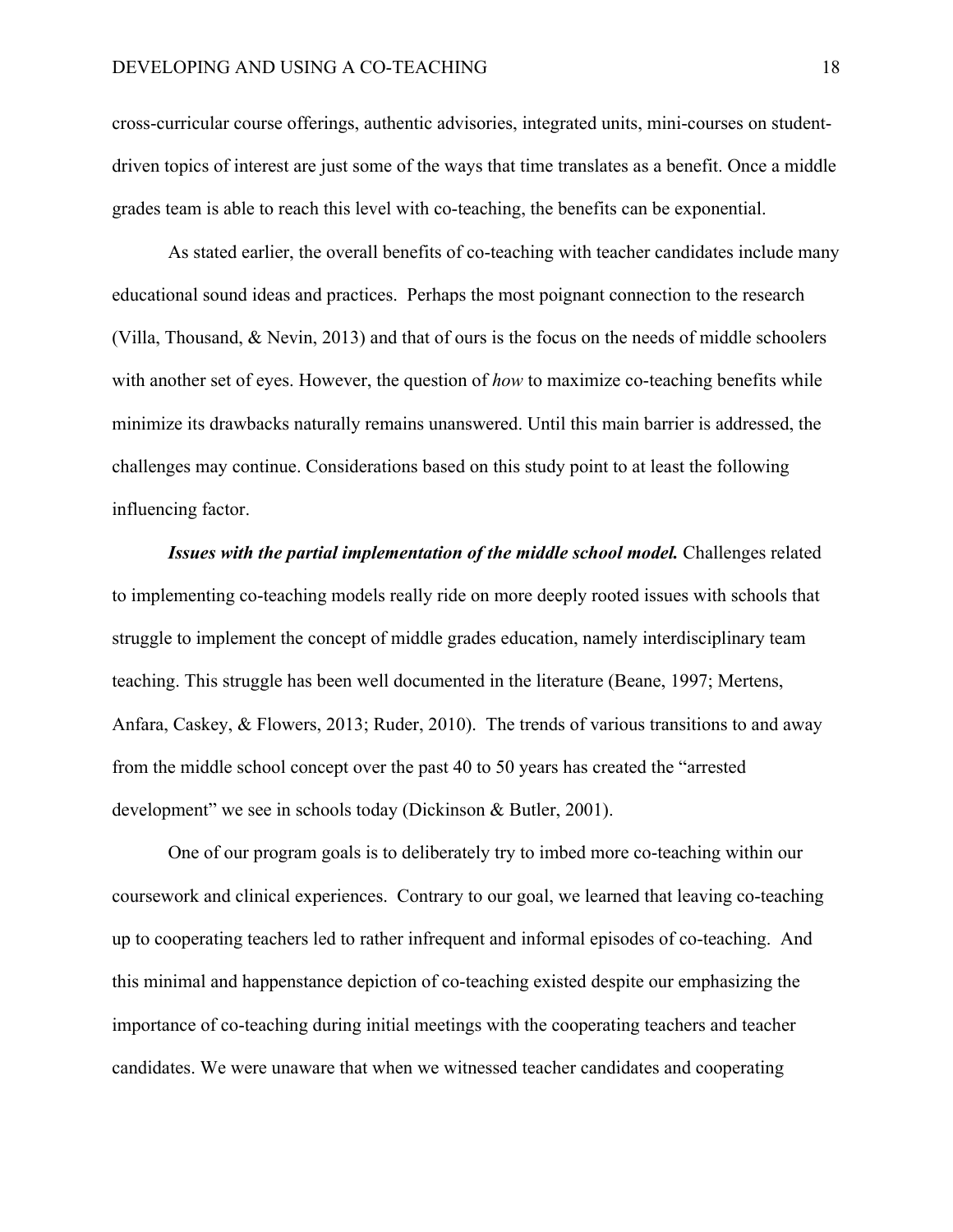teachers' co-teaching during scheduled observations, that minimal planning had occurred. It means that an even greater emphasis on co-teaching within our clinical experiences is needed to facilitate *confidence and competence* (Villa, Thousand, & Nevin, 2013) through a concerted effort toward *gradual release of responsibility* (see Brown, Campione, & Day, 1981; Fitzgerald & Graves, 2004).

With regards to our study, the interrelatedness of co-teaching showed us that it may have helped to be more assertive in scheduling specific times for the cooperating teachers to observe other student teachers. A major component of our "experiment" was lost as not all of the student teachers were able to receive substantive feedback from multiple teachers. Despite these interruptions, three of the four teacher candidates at Prairieland were observed teaching at least one lesson by at least one teacher other than their cooperating teacher.

## **Implications for Future Study**

#### **The Unidentified Co-teacher**

The notion that co-teaching is something that occurs between two teachers of different content/contexts needs to be considered. For example, when asked about her co-teaching identity, a math teacher reported, "Currently, I guess I would say no. Because I am the only one in my classroom" (Ms. Cori Dayle, personal communication, October 15, 2014). This response seems to suggest that this teacher's identification (or lack thereof) as a co-teacher is directly tied to physical space and the sharing of that space. It is less defined by what teachers do every day, in terms of co-planning, co-teaching, and co-assessment. It seems more defined by traditional perspectives/models and of control and delivery.

However, co-teaching arrangements and movements need to include teacher candidates, collegiate instructors, and others who may intentionally share in the content planning, teaching,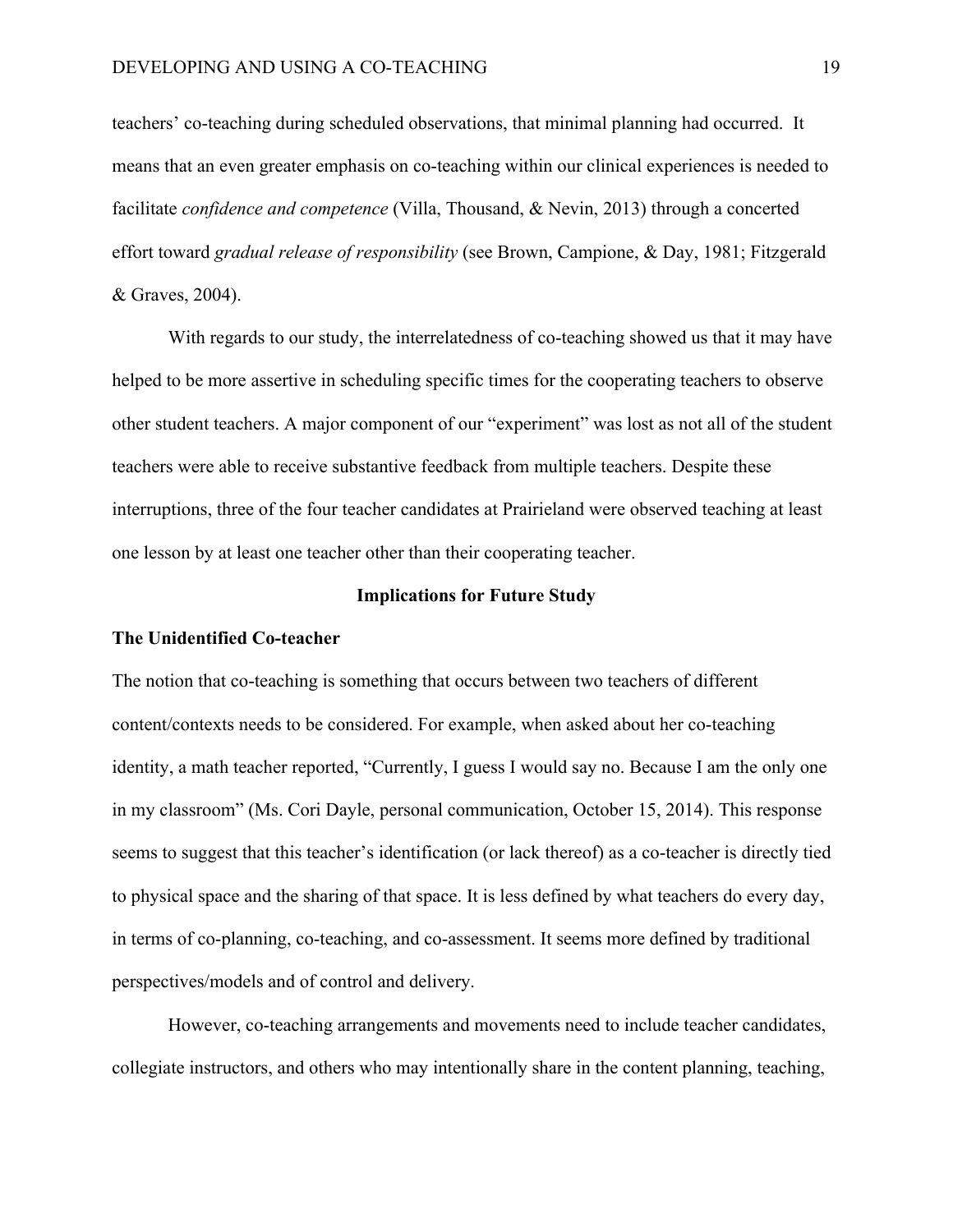and assessment of middle schoolers in some varying way. Accordingly, the various definitions/models and the limited research concerning co-teaching among middle level faculty is dangerously inadequate. None of these takes into account the unfolding nature of co-teaching as it might occur among middle school teachers engaged in interdisciplinary teams.

# **A Framework for Co-teaching**

Besides the benefits already shared, there are multiple and poignant dimensions that surface from the experiences between teacher candidates and university faculty. These particular dimension and benefits are almost non-existent in the literature on co-teaching. They include: (1) early clinical and co-teaching opportunities for teacher candidates; (2) going beyond observations and the norm by having a focus on co-teaching authenticity with teachers, students, and the school curriculum; and (3) increased faculty and cooperating teacher collaborations and partnerships or reciprocal co-teaching.

Our goal in conducting this study was to determine if and how providing co-teaching experiences enhances teacher preparation for teacher candidates, professional development for practicing teachers and university faculty, and improved instruction for middle grades students. This goal was realized and is seen in the many facets of data that emerged from the constituents involved. More importantly, we changed as a result of these experiences.

This framework offers ideas for immersed co-teaching experiences as described; ongoing conversations between constituents; and a process that encourages examination of pedagogical approaches and self-reflexivity. This framework provides evidence of self-affirming efficacy for faculty, teacher candidates, and cooperating teachers; and it provides an impetus for stronger relationships with and the preparation of middle level teacher candidates.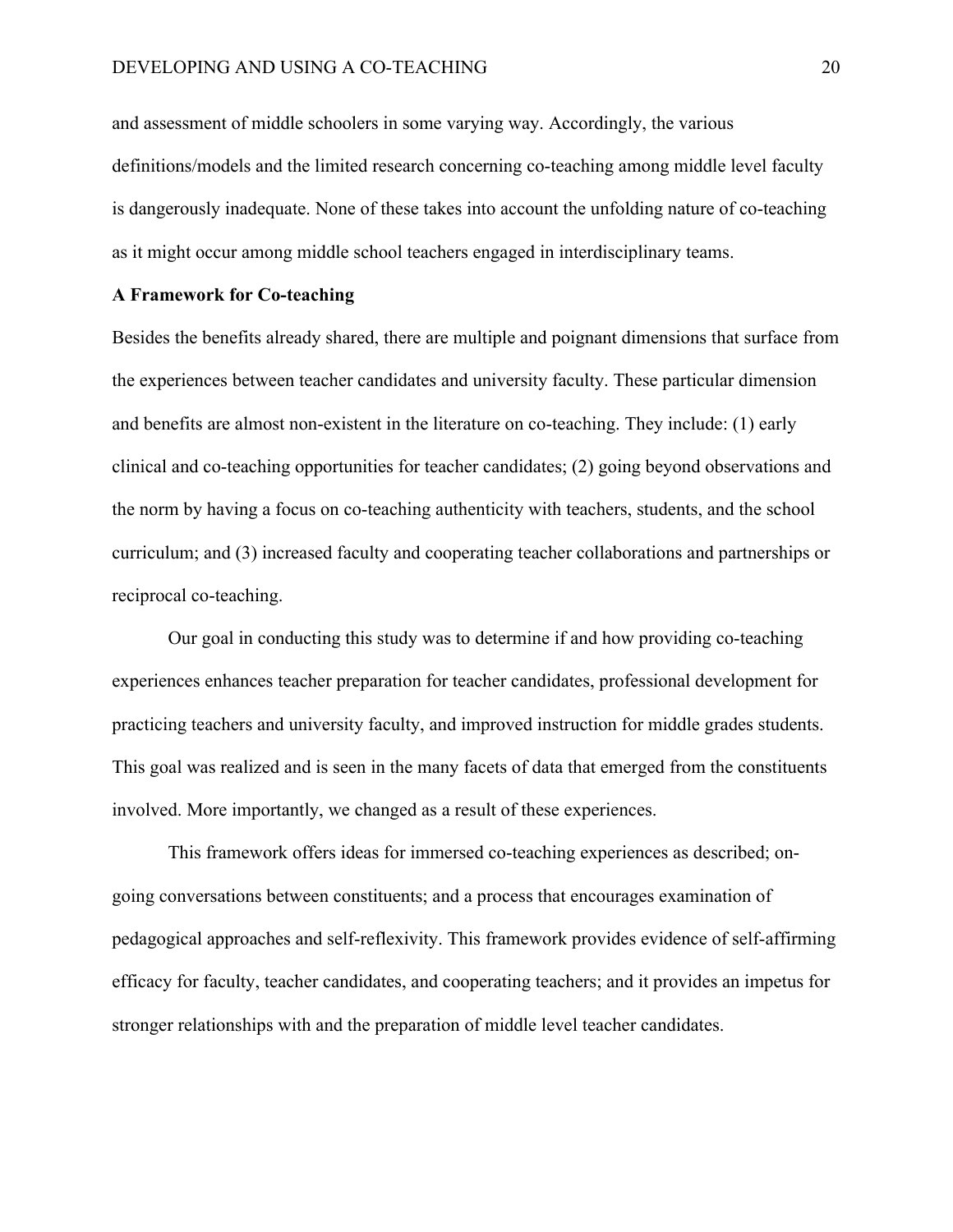Increased attention to differentiated instruction and curriculum demands that incoming professionals be proficient in meeting the needs of every student. Given that middle level educational frameworks, current inclusion practices, and demands for differentiation are all dependent upon teachers working together, increasing the presence of co-teaching within middle level teacher education program is both pragmatically sound and connected to foundational theories of middle level education. Early exposure to co-teaching models can better equip our students for their future work in today's schools. This study critically explored the professional growth possible from the implementation of a co-teaching model within a middle level education program.

Co-teaching is not the answer to world hunger. It is not the solution to world peace. In fact, co-teaching may not even really be the best solution for certain educators in certain situations. But it is arguably a powerful means to effect change and to reinvent our schools and ourselves in the efforts to better reach and teach America's youth.

#### **Limitations**

Future research studies could benefit from conducting additional phases involving the different co-teaching models to inquire into any potential variations between and across co-teaching experiences. Only four co-teaching models were used in this study, and of these four candidates relied most heavily on Station Teaching (Meadow View) and One Teach, One Assist (Prairieland). Moreover, infrequent and informal episodes of co-teaching occurred. Different results and unique data may occur by emphasizing the importance of co-teaching during initial meetings with the cooperating teachers and teacher candidates along with greater emphases on co-teaching within earlier clinical experiences. Future studies could also benefit from large scale qualitative and quantitative research between multiple institutions, courses, and diverse teacher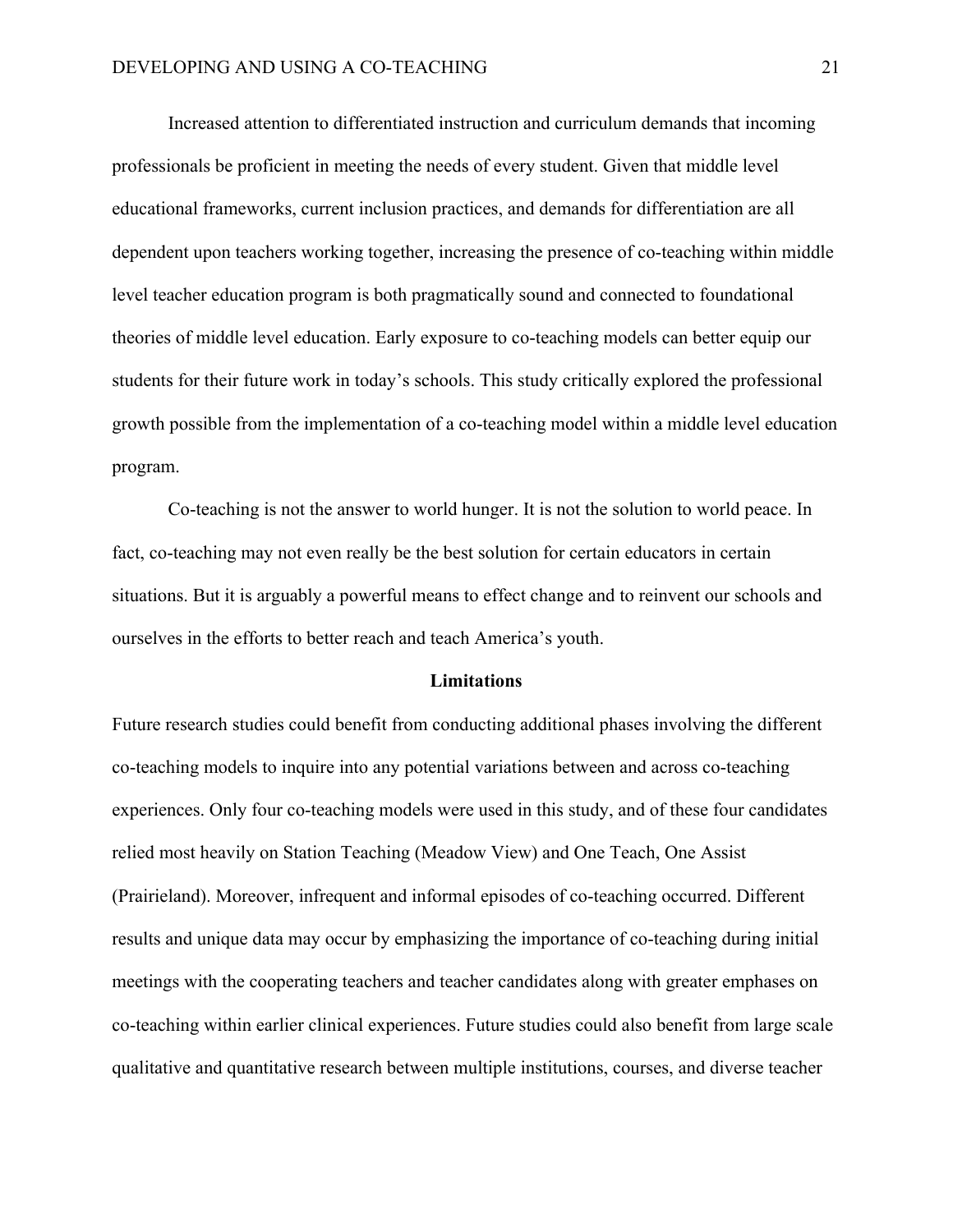populations to examine potential variances between co-teaching model and between levels of

preparedness for in-service teaching.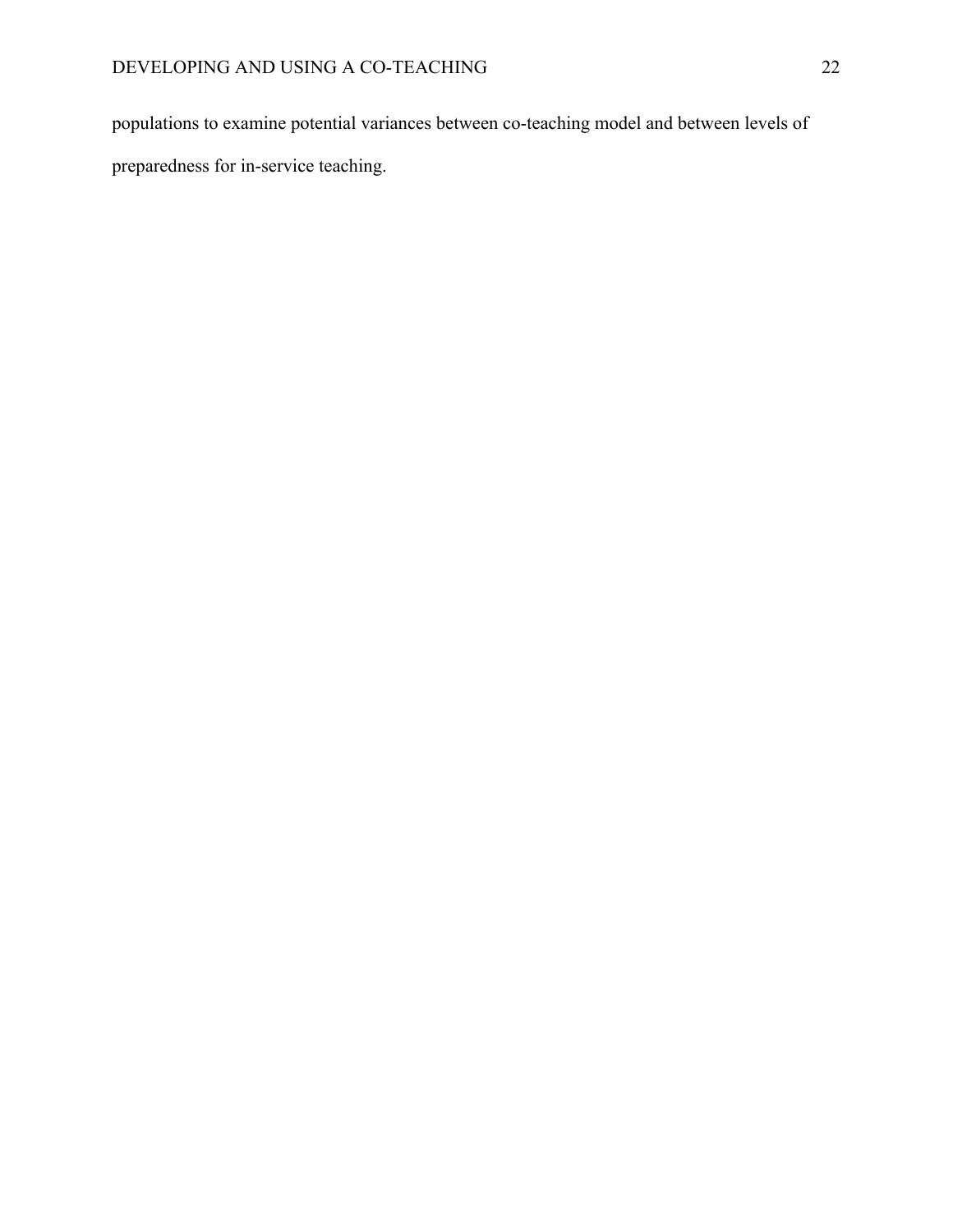## References

- Badiali, B., & Titus, N. E. (2012). Co-teaching: enhancing student learning through mentorintern partnerships. *School-University Partnerships, 4*(2), 74-80.
- Bean, J. (1997). *Curriculum integration: Designing the core of democratic education*. New York: Teachers College Press.
- Beninghof, A. M. (2012). *Co-Teaching that works: Structures and strategies for maximizing student learning*. San Francisco, CA: Jossey-Bass.
- Brown, A. L., Campione, J. C., & Day, J. D. (1981). Learning to learn: On training students to learn from texts. *Educational Researcher*, *10,* 14–21.
- Carnegie Council on Adolescent Development. (1989). *Turning points: Preparing American youth for the 21st century*. New York: Carnegie Corporation of New York.
- Chase, S. E. (2005). Narrative inquiry: Multiple lenses, approaches, voice. In N. K. Denzin & Y. S. Lincoln (Eds.), *The Sage handbook of qualitative research* (3rd ed., pp. 651-680). Thousand Oaks: Sage.
- Clarke, A., Triggs, V., & Nielsen, W. (2014). Cooperating teacher participation in teacher education: a review of the literature. *Review of Educational Research, 84*(2), 163-202.
- Conderman, G. (2011). Middle school co-teaching: Effective practices and student reflection. *Middle School Journal, 42*(4), 24-31.
- Creswell, J. W. (1998). *Qualitative inquiry and research design: Choosing among five traditions*. Thousand Oaks: Sage.
- Creswell, J. W. (2013). *Research Design: Qualitative, Quantitative, and Mixed Methods Approaches.* Thousand Oaks: Sage.
- Dickinson, T. S., & Butler, D. A. (2001). Reinventing the middle school: A proposal to counter arrested development. *Middle School Journal, 33*(1), 1-13.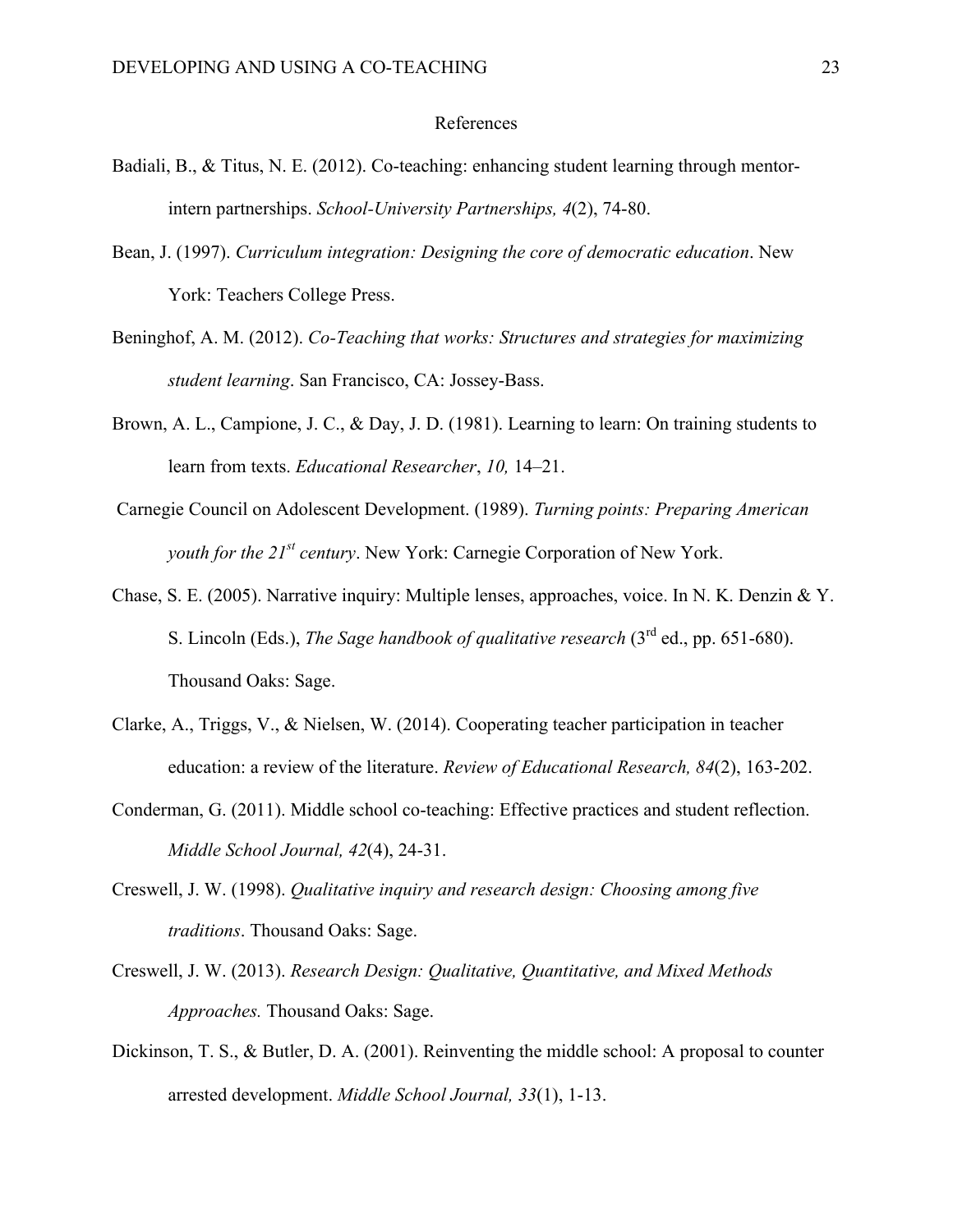- Eisner, E. W. (1998). *The enlightened eye: Qualitative inquiry and the enhancement of educational practice.* Upper Saddle River, NJ: Merrill Prentice Hall.
- Ellis, J., & Bogle, D. (November, 2008). *Placement-An unforeseen casualty of No Child Left Behind*. Paper presented at Southeastern Regional Association of Teacher Educators, Myrtle Beach, SC.
- Fitzgerald, J., & Graves, M. F. (2004). *Scaffolding reading experiences for English language learners*. Norwood, MA: Christopher Gordon.
- Friend, M., & Bursuck, W. M. (2011). *Including students with special needs: A practical guide for classroom teachers.* Boston: Pearson.
- Goodnough, K., Osmond, P., Dibbon, D., Glassman, M., & Stevens, K. (2009). Exploring a triad model of student teaching: Pre-service teacher and cooperating teacher perceptions. *Teaching and Teacher Education, 25*(2), 285-296.
- Hammersley, M., & Atkinson, P. (2007). *Ethnography: Principles in practice* (3<sup>rd</sup> ed.). New York: Routledge.
- Heck, T. W., Bacharach, N., & Mann, B. (2010) *Enhancing student teaching through coteaching.* Retrieved from http://www.education.purdue.edu/oppl/2011-2012/Co-Teaching\_About.pdf
- Hildenbrand, S. M. (2009). Designing effective experiences for preservice inclusion teachers for co-teaching: An action research study. (Doctoral dissertation, University of Rochester) Retrieved from http://gradworks.umi.com/3367263.pdf
- Hurd, E. (2013). Lessons learned: A case of one teacher's common planning time experience. In S. B. Mertens, V. A. Anfara, Jr., M. Caskey, & N. Flowers (Eds.), *Common planning*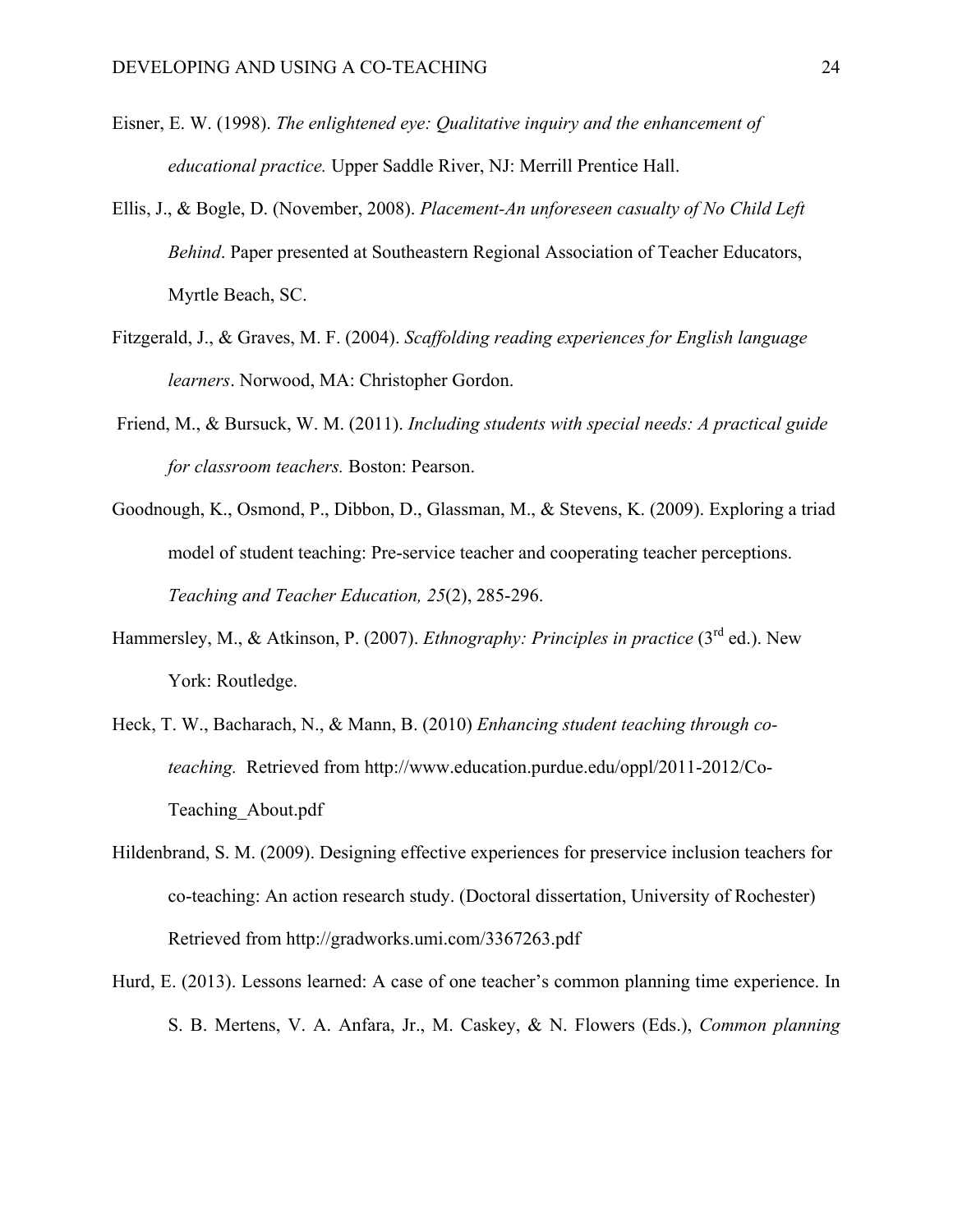*time in middle level schools: Research Studies from the MLER SIG's national project*  (pp. 149-168). Charlotte, NC: Information Age Publishing.

- Hurd, E. (2012). A framework for understanding multicultural identities: An investigation of a middle level student's French-Canadian Honduran-American (Mestizo) identity. *Middle Grades Research Journal, 7*(2), 111-127.
- Hurd, E. (2010). Confessions of belonging: My emotional journey as a medical translator. *Qualitative Inquiry, 16*(10), 783-791. Advance online publication. doi: 10.1177/ 1077800410383117
- Hurd, E., & Weilbacher, G. (2017, March). "You want me to do what?" The benefits of coteaching in the middle level. *Middle Grades Review, 3*(1), 1-16. Available: http://scholarworks.uvm.edu/mgreview/vol3/iss1/4
- Hurd, E., & Weilbacher, G. (2014). Sowing seeds of change. *Education Week, 33*(29), 22-24. Available: http://www.edweek.org/ew/articles/2014 /04/23/29hurd.h33.html
- Jackson, A. W., & Davis, G. A. (2000). *Turning points: Educating adolescents in the 21st century*. New York, NY: Teachers College Press.
- Leedy, P. D., & Ormrod, J. E. (2005). *Practical research: Planning and design*. Upper Saddle River: Merrill Prentice Hall.
- Mertens, S. B., Anfara, V. A., Jr., Caskey, M. M., & Flowers, N. (2013). *Common planning time in middle level schools: Research Studies from the MLER SIG's national project*. Charlotte, NC: Information Age Publishing.
- Miller, J. (2008). Teams in action. *Middle Ground, 11*(4), 37-38.
- National Middle School Association. (2010). *This we believe: Keys to educating young adolescents*. Westerville, OH: Author.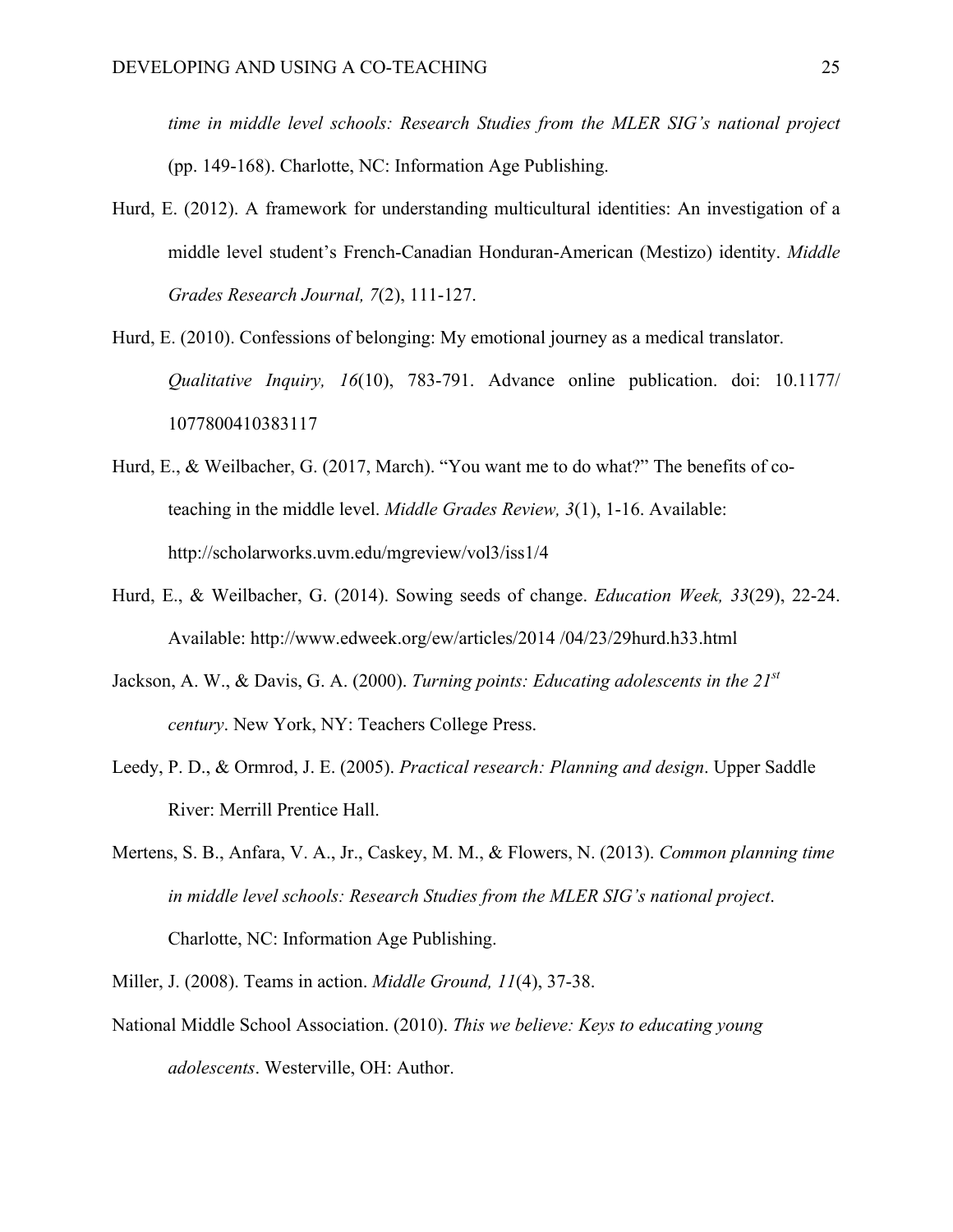- National Middle School Association (NMSA). (1991). *Professional certification and preparation for the middle level: A position paper of National Middle School Association*. Columbus, OH: Author.
- Ruder, R. (2010, April). Dismantling of the middle school. *Middle Ground Magazine*, *13*(4), 25.
- Shenton, A. K. (2004). Strategies for ensuring trustworthiness in qualitative research projects. *Education for Information, 22*(2), 63–75.
- Stake, R. E. (2005). Qualitative case studies. In N. K. Denzin, & Y. S. Lincoln (Eds.), *The Sage handbook of qualitative research* (3rd ed., pp. 443-466). Thousand Oaks, CA: Sage.
- Stevenson, C., & Carr, J. F. (Eds.). (1993). *Integrative studies in the middle grades: Dancing through walls.* New York: Teachers College Press.
- St. Cloud University State Teacher Quality Enhancement Program. (2012). *Co-teaching.* Retrieved from http://www.stcloudstate.edu/soe/tqe/coteaching/default.asp
- U.S. Department of Education. (2016). *38th Annual Report to Congress on the Implementation of the Individuals with Disabilities Education Act (IDEA), 2016* (U.S. Department of Education Contract No. ED-OSE-12-C-0031). Washington, DC: Office of Special Education and Rehabilitative Services (OSERS). Retrieved from: http://www2.ed.gov/about/reports/annual/osep/2016/parts-b-c/38th-arc-for-idea.pdf
- Vars, G. F. (1993). *Interdisciplinary teaching: Why & how* (2<sup>nd</sup> ed.). Columbus OH: National Middle School Association.
- Villa, R. A., Thousand, J. S., & Nevin, A. I. (2013). *A guide to co-teaching: Practical tips for facilitating student learning* (3<sup>rd</sup> ed.). Thousand Oaks, CA: Corwin Press.
- Villa, R. A., Thousand, J. S., & Nevin, A. I. (2008). *A guide to co-teaching: Practical tips for facilitating student learning* (2<sup>nd</sup> ed.). Thousand Oaks, CA: Corwin Press.